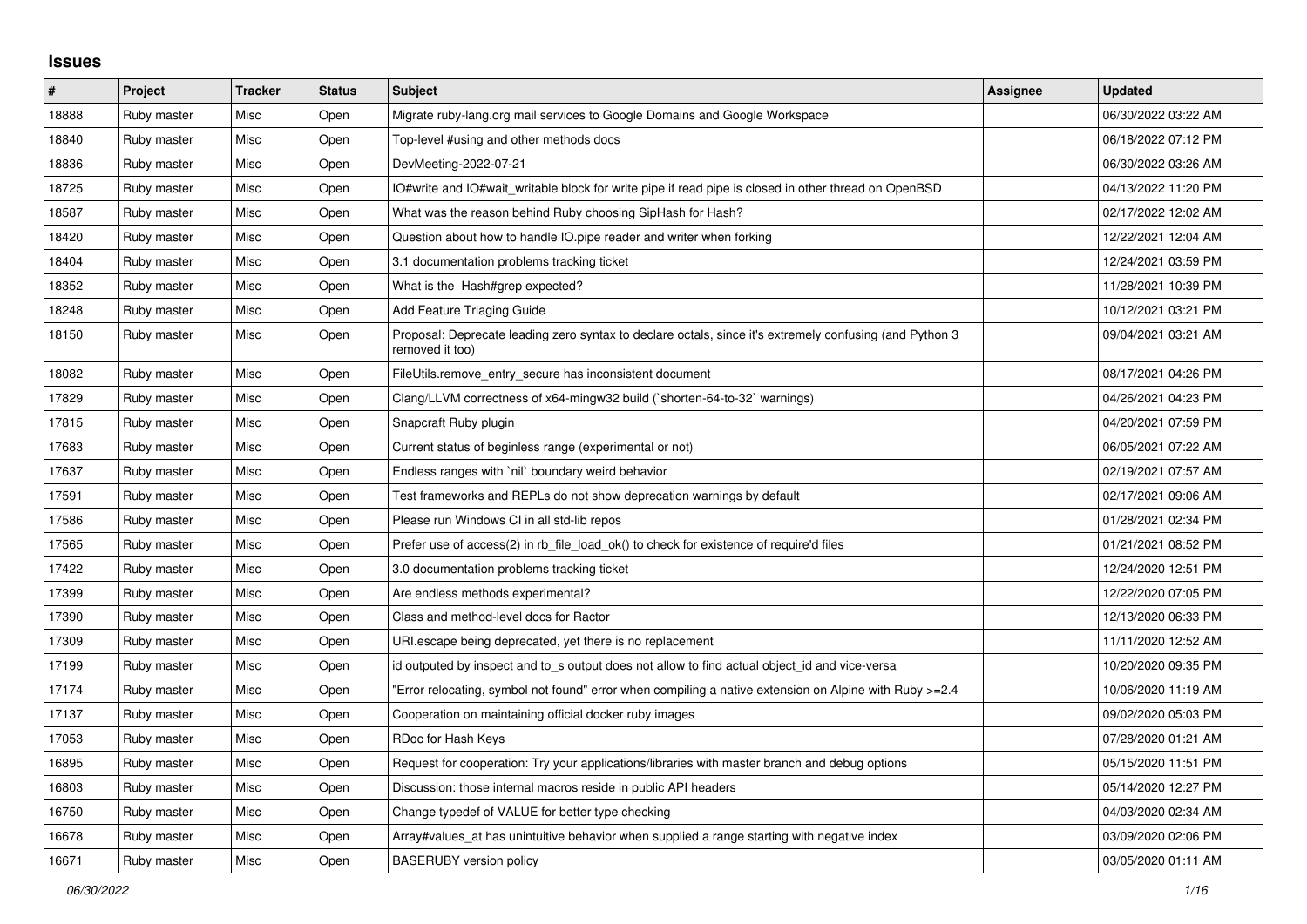| $\vert$ # | Project     | <b>Tracker</b> | <b>Status</b> | <b>Subject</b>                                                                                                                      | Assignee | <b>Updated</b>      |
|-----------|-------------|----------------|---------------|-------------------------------------------------------------------------------------------------------------------------------------|----------|---------------------|
| 16659     | Ruby master | Misc           | Open          | Documentation on Regexp missing for absence pattern (?~pat)                                                                         |          | 02/27/2020 04:16 PM |
| 16629     | Ruby master | Misc           | Open          | ruby-loco now built & saved on GitHub, both mingw & mswin builds                                                                    |          | 02/12/2020 01:53 PM |
| 16507     | Ruby master | Misc           | Open          | $=$ vs include? or match?                                                                                                           |          | 01/12/2020 11:27 PM |
| 16487     | Ruby master | Misc           | Open          | Potential for SIMD usage in ruby-core                                                                                               |          | 01/16/2020 05:25 AM |
| 16464     | Ruby master | Misc           | Open          | Which core objects should support deconstruct/deconstruct_keys?                                                                     |          | 12/30/2019 07:54 AM |
| 16436     | Ruby master | Misc           | Open          | hash missing #last method, make it not so consistent (it has #first)                                                                |          | 01/06/2021 09:47 AM |
| 16408     | Ruby master | Misc           | Open          | Ruby docs list incorrect method signatures for PTY::getpty/PTY::spawn                                                               |          | 12/12/2019 05:12 PM |
| 16396     | Ruby master | Misc           | Open          | What is the reason for this behaviour of Find.find?                                                                                 |          | 12/09/2019 02:51 PM |
| 16346     | Ruby master | Misc           | Open          | Confusing macro name: RUBY_MARK_NO_PIN_UNLESS_NULL                                                                                  |          | 11/13/2019 07:39 AM |
| 16267     | Ruby master | Misc           | Open          | MinGW CI - add to Actions ?                                                                                                         |          | 10/21/2019 01:10 AM |
| 16235     | Ruby master | Misc           | Open          | ENV assoc spec test does not test invalid name                                                                                      |          | 10/05/2019 10:53 PM |
| 16160     | Ruby master | Misc           | Open          | Lazy init thread local storage                                                                                                      |          | 09/22/2019 01:55 AM |
| 16157     | Ruby master | Misc           | Open          | What is the correct and *portable* way to do generic delegation?                                                                    |          | 10/15/2019 04:28 PM |
| 16130     | Ruby master | Misc           | Open          | [Discussion / Ideas] Finding a good name for the concept of/behind quilds - primarily the NAME                                      |          | 08/27/2019 04:00 PM |
| 16114     | Ruby master | Misc           | Open          | Naming of "beginless range"                                                                                                         |          | 10/08/2019 03:06 PM |
| 15744     | Ruby master | Misc           | Open          | Improvement needed to documentation of 'Literals'                                                                                   |          | 06/24/2019 02:27 AM |
| 15654     | Ruby master | Misc           | Open          | Documentation for Complex is wrong or misleading                                                                                    |          | 03/11/2019 11:55 AM |
| 15568     | Ruby master | Misc           | Open          | TracePoint(:raise)#parameters raises RuntimeError                                                                                   |          | 01/27/2019 12:02 AM |
| 15514     | Ruby master | Misc           | Open          | Add documentation for implicit array decomposition                                                                                  |          | 01/10/2019 04:43 PM |
| 15510     | Ruby master | Misc           | Open          | Easter egg in Thread.handle_interrupt                                                                                               |          | 01/05/2019 11:53 PM |
| 15431     | Ruby master | Misc           | Open          | Hashes and arrays should not require commas to seperate values when using new lines                                                 |          | 12/18/2018 11:05 AM |
| 15418     | Ruby master | Misc           | Open          | Date.parse('2018')                                                                                                                  |          | 12/15/2018 09:17 PM |
| 15402     | Ruby master | Misc           | Open          | Shrinking excess retained memory of container types on promotion to uncollectible                                                   |          | 12/11/2018 08:43 PM |
| 15249     | Ruby master | Misc           | Open          | Documentation for attr_accessor and attr_reader should be corrected                                                                 |          | 10/23/2018 08:09 PM |
| 15224     | Ruby master | Misc           | Open          | [DOCs] Minor inconsistency in class Array #initialize_copy -<br>https://ruby-doc.org/core-2.5.1/Array.html#method-i-initialize_copy |          | 10/13/2018 02:26 PM |
| 15202     | Ruby master | Misc           | Open          | Adding Coverity Scan to CI to see the result casually                                                                               |          | 10/25/2018 10:50 AM |
| 15136     | Ruby master | Misc           | Open          | Fix - Wparentheses warnings                                                                                                         |          | 09/20/2018 09:41 AM |
| 14825     | Ruby master | Misc           | Open          | When redefining `attr_xx` methods the visibility becomes `public`                                                                   |          | 06/05/2018 05:57 AM |
| 14770     | Ruby master | Misc           | Open          | [META] DevelopersMeeting                                                                                                            |          | 05/17/2018 12:28 PM |
| 14768     | Ruby master | Misc           | Open          | Add documentation for    and &&                                                                                                     |          | 05/17/2018 09:45 AM |
| 14735     | Ruby master | Misc           | Open          | thread-safe operations in a hash could be documented                                                                                |          | 05/04/2018 01:09 PM |
| 14673     | Ruby master | Misc           | Open          | Documentation for `Array#drop` / `drop_while` unclear in regard to modification                                                     |          | 04/10/2018 09:51 AM |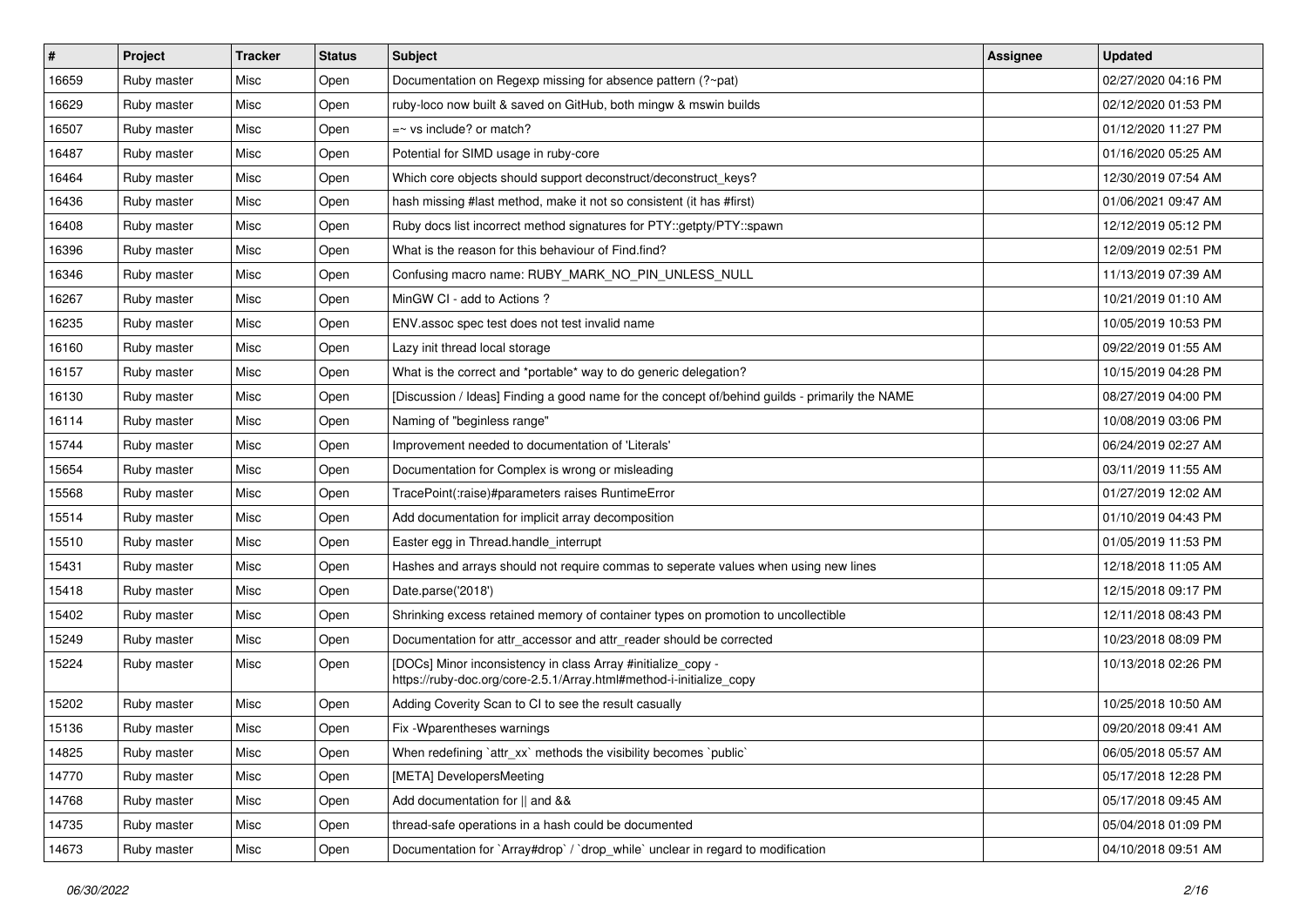| $\vert$ # | <b>Project</b> | <b>Tracker</b> | <b>Status</b> | <b>Subject</b>                                                                                                                                        | <b>Assignee</b>              | <b>Updated</b>      |
|-----------|----------------|----------------|---------------|-------------------------------------------------------------------------------------------------------------------------------------------------------|------------------------------|---------------------|
| 14190     | Ruby master    | Misc           | Open          | What are the semantics of \$SAFE?                                                                                                                     |                              | 12/15/2017 10:28 PM |
| 14149     | Ruby master    | Misc           | Open          | Ruby Birthday Thread - 25th years anniversary                                                                                                         |                              | 12/02/2017 01:40 AM |
| 14037     | Ruby master    | Misc           | Open          | Writing doxygen document comments to static functions                                                                                                 |                              | 10/21/2017 07:48 AM |
| 13968     | Ruby master    | Misc           | Open          | [Ruby 3.x perhaps] - A (minimal?) static variant of ruby                                                                                              |                              | 01/14/2018 03:24 PM |
| 13804     | Ruby master    | Misc           | Open          | Protected methods cannot be overridden                                                                                                                |                              | 08/10/2017 09:41 PM |
| 13787     | Ruby master    | Misc           | Open          | The path to Ruby 3.x - would it be useful to have a separate thread here at the tracker, for discussions and<br>issues and ideas related to ruby 3.x? |                              | 08/08/2017 08:29 AM |
| 13634     | Ruby master    | Misc           | Open          | NilClass is lying about respond to?(:clone)                                                                                                           |                              | 06/06/2017 08:27 AM |
| 13497     | Ruby master    | Misc           | Open          | Docs, code samples, Ripper example                                                                                                                    |                              | 04/23/2017 04:27 AM |
| 13209     | Ruby master    | Misc           | Open          | fact.rb in ruby/sample variations                                                                                                                     |                              | 02/14/2017 12:10 AM |
| 13072     | Ruby master    | Misc           | Open          | Current state of date standard library                                                                                                                |                              | 09/02/2017 05:38 PM |
| 12751     | Ruby master    | Misc           | Open          | Incompatibility of Ruby 3                                                                                                                             |                              | 09/14/2016 12:48 PM |
| 12595     | Ruby master    | Misc           | Open          | Documentation                                                                                                                                         |                              | 07/18/2016 04:39 PM |
| 12277     | Ruby master    | Misc           | Open          | Coding rule: colum number                                                                                                                             |                              | 04/13/2016 06:32 PM |
| 11783     | Ruby master    | Misc           | Open          | Do you have any idea if you have a budgets?                                                                                                           |                              | 05/16/2019 09:06 PM |
| 11570     | Ruby master    | Misc           | Open          | Clarify autoload chaining behavior                                                                                                                    |                              | 10/06/2015 04:52 PM |
| 11355     | Ruby master    | Misc           | Open          | Exceptions inheriting from Timeout:: Error should behave the same way                                                                                 |                              | 07/15/2015 04:59 PM |
| 11295     | Ruby master    | Misc           | Open          | Request for comments about error messages                                                                                                             |                              | 10/22/2015 09:12 AM |
| 10983     | Ruby master    | Misc           | Open          | Why blocks make Ruby methods 439% slower?                                                                                                             |                              | 11/10/2015 06:21 AM |
| 10783     | Ruby master    | Misc           | Open          | String#concat has an "appending" behavior                                                                                                             |                              | 08/08/2018 03:08 AM |
| 10424     | Ruby master    | Misc           | Open          | Error message when sorting NaN                                                                                                                        |                              | 10/25/2014 02:13 PM |
| 10312     | Ruby master    | Misc           | Open          | Give people more control over how the ruby parser sees code and lexical code elements (valid/invalid -<br>toggle options) + macros                    |                              | 01/20/2016 05:14 PM |
| 9832      | Ruby master    | Misc           | Open          | better concurrency in threads                                                                                                                         |                              | 05/12/2014 12:33 PM |
| 9724      | Ruby master    | Misc           | Open          | Warnings in Ruby: allow per-file directives to i.e. suppress warnings                                                                                 |                              | 04/10/2014 06:21 PM |
| 9516      | Ruby master    | Misc           | Open          | Consolidate all deprecation messages to one or more helper methods                                                                                    |                              | 02/13/2014 05:11 PM |
| 10513     | Ruby master    | Misc           | Open          | instance eval yields the receiver, but is documented to yield no arguments                                                                            | zzak (Zachary<br>Scott)      | 11/14/2014 10:29 PM |
| 18726     | Ruby master    | Misc           | Open          | CI Error on c99 and c2x                                                                                                                               | shyouhei<br>(Shyouhei Urabe) | 04/19/2022 09:05 AM |
| 14692     | Ruby master    | Misc           | Open          | Question: Ruby stdlib's Option Parser                                                                                                                 | nobu (Nobuyoshi<br>Nakada)   | 04/22/2018 05:53 AM |
| 15007     | Ruby master    | Misc           | Open          | Let all Init_xxx and extension APIs frequently called from init code paths be considered cold                                                         | naruse (Yui<br>NARUSE)       | 12/06/2018 11:05 AM |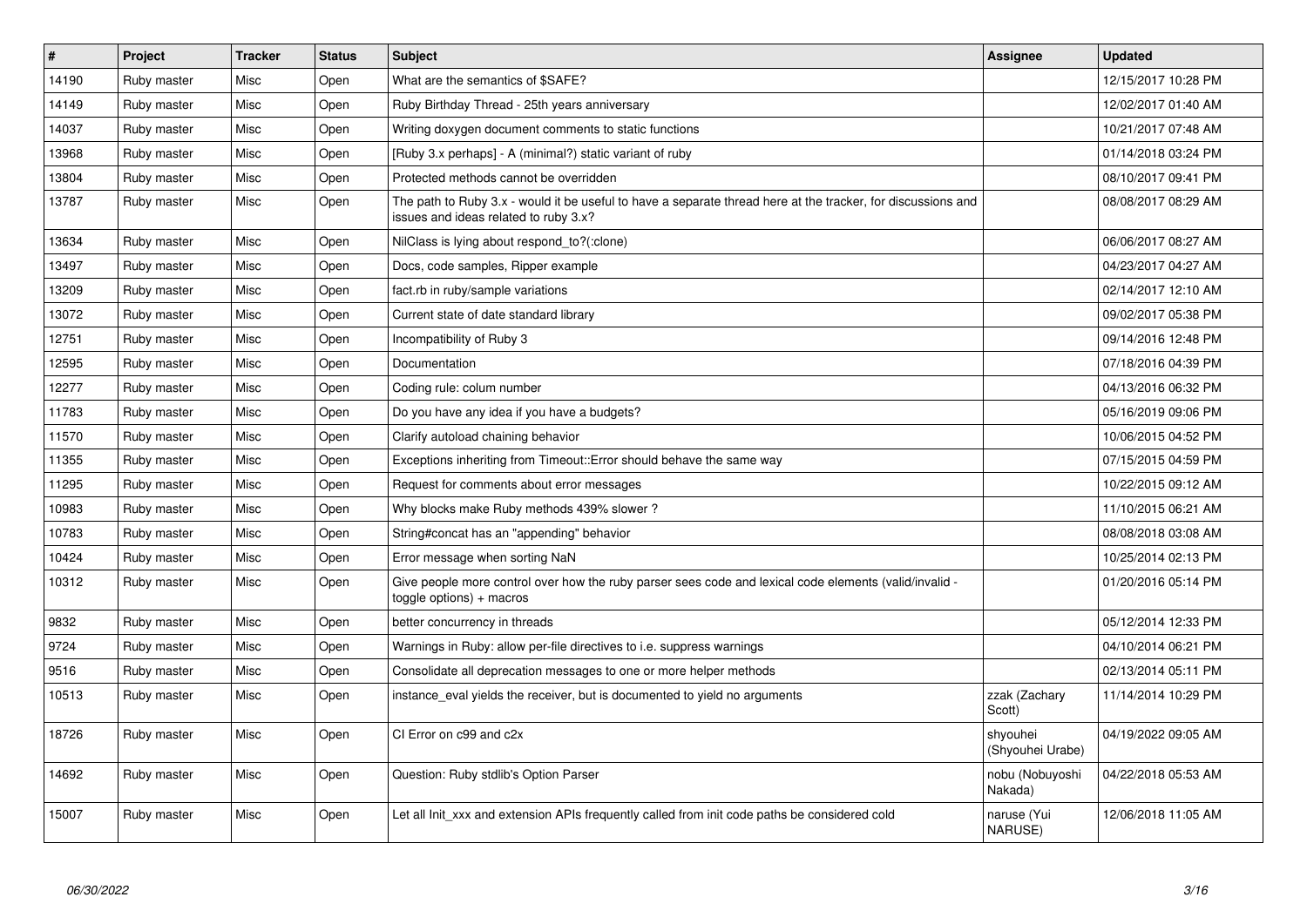| $\sharp$ | Project     | <b>Tracker</b> | <b>Status</b> | Subject                                                                            | <b>Assignee</b>                | <b>Updated</b>      |
|----------|-------------|----------------|---------------|------------------------------------------------------------------------------------|--------------------------------|---------------------|
| 10628    | Ruby master | Misc           | Open          | Peformance of URI module                                                           | naruse (Yui<br>NARUSE)         | 12/26/2014 04:08 PM |
| 14760    | Ruby master | Misc           | Open          | cross-thread IO#close semantics                                                    | matz (Yukihiro<br>Matsumoto)   | 05/17/2018 08:21 AM |
| 10541    | Ruby master | Misc           | Open          | Remove shorthand string interpolation syntax                                       | matz (Yukihiro<br>Matsumoto)   | 10/08/2015 05:44 PM |
| 17502    | Ruby master | Misc           | Open          | C vs Ruby                                                                          | ko1 (Koichi<br>Sasada)         | 12/02/2021 07:53 PM |
| 15802    | Ruby master | Misc           | Open          | Reduce the minimum string buffer size from 127 to 63 bytes                         | ko1 (Koichi<br>Sasada)         | 07/30/2019 04:04 AM |
| 18761    | Ruby master | Misc           | Open          | provide an example wasm project                                                    | katei (Yuta Saito)             | 05/23/2022 11:01 AM |
| 16188    | Ruby master | Misc           | Open          | What are the performance implications of the new keyword arguments in 2.7 and 3.0? | jeremyevans0<br>(Jeremy Evans) | 11/27/2019 04:45 PM |
| 18068    | Ruby master | Misc           | Open          | Silence LoadError only if it is for rubygems itself                                | hsbt (Hiroshi<br>SHIBATA)      | 08/08/2021 02:21 PM |
| 17569    | Ruby master | Misc           | Open          | uri lib maintainership                                                             | akr (Akira Tanaka)             | 01/23/2021 10:42 AM |
| 17154    | Ruby master | Misc           | Open          | Update Pathname Documentation to Clarify Expected Behavior                         | akr (Akira Tanaka)             | 09/05/2020 01:18 PM |
| 18885    | Ruby master | Feature        | Open          | Long lived fork advisory API (potential Copy on Write optimizations)               |                                | 06/30/2022 09:27 AM |
| 18841    | Ruby master | Feature        | Open          | Proposal: autoload_relative                                                        |                                | 06/19/2022 11:22 PM |
| 18835    | Ruby master | Feature        | Open          | Add InstructionSequence#type method                                                |                                | 06/16/2022 10:30 PM |
| 18832    | Ruby master | Feature        | Open          | Do not have class/module keywords consider ancestors of Object                     |                                | 06/21/2022 05:50 AM |
| 18831    | Ruby master | Feature        | Open          | Block argument to `yield`                                                          |                                | 06/18/2022 03:12 AM |
| 18825    | Ruby master | Feature        | Open          | Specialized instruction for "array literal + `.hash`"                              |                                | 06/14/2022 05:24 PM |
| 18822    | Ruby master | Feature        | Open          | Ruby lack a proper method to percent-encode strings for URIs (RFC 3986)            |                                | 06/09/2022 02:42 PM |
| 18821    | Ruby master | Feature        | Open          | Expose Pattern Matching interfaces in core classes                                 |                                | 06/09/2022 07:24 AM |
| 18815    | Ruby master | Feature        | Open          | instance_{eval,exec} vs Proc#>>                                                    |                                | 06/02/2022 05:17 PM |
| 18814    | Ruby master | Feature        | Open          | Ractor: add method to query incoming message queue size                            |                                | 06/30/2022 10:58 AM |
| 18812    | Ruby master | Feature        | Open          | Add ability to trace exit locations for YJIT                                       |                                | 06/01/2022 02:42 PM |
| 18809    | Ruby master | Feature        | Open          | Add Numeric#ceildiv                                                                |                                | 06/21/2022 06:21 PM |
| 18798    | Ruby master | Feature        | Open          | UnboundMethod# $==$ ` with inherited classes                                       |                                | 05/25/2022 12:32 AM |
| 18776    | Ruby master | Feature        | Open          | <b>Object Shapes</b>                                                               |                                | 05/13/2022 01:11 AM |
| 18774    | Ruby master | Feature        | Open          | Add Queue#pop(timeout:)                                                            |                                | 05/20/2022 12:27 AM |
| 18762    | Ruby master | Feature        | Open          | Add an Array#undigits that compliments Integer#digits                              |                                | 05/03/2022 08:08 PM |
| 18757    | Ruby master | Feature        | Open          | Introduce %R percent literal for anchored regular expression patterns              |                                | 04/27/2022 05:30 PM |
| 18736    | Ruby master | Feature        | Open          | self-p for method chain                                                            |                                | 04/15/2022 11:09 AM |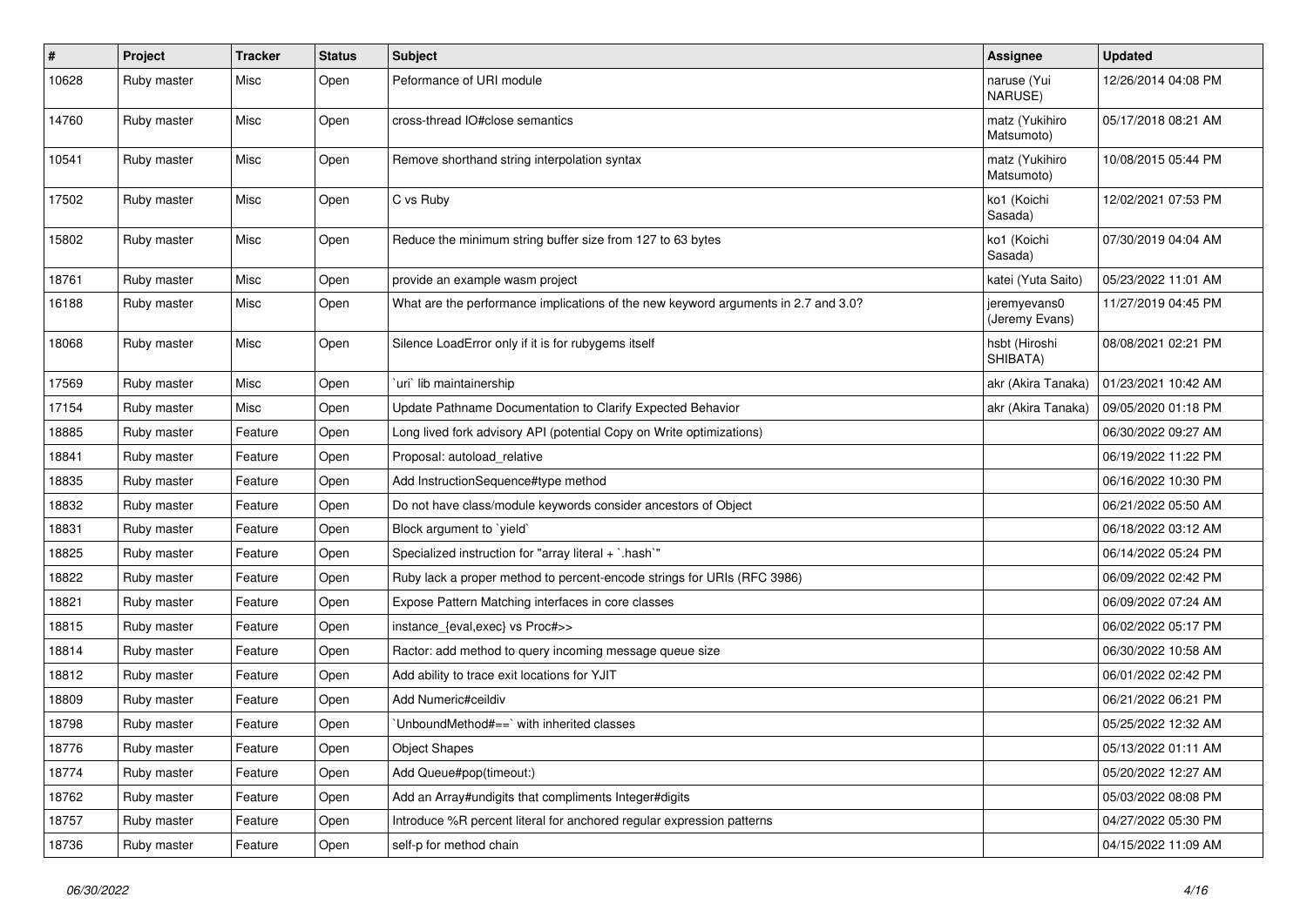| $\vert$ # | Project     | <b>Tracker</b> | <b>Status</b> | <b>Subject</b>                                                                            | <b>Assignee</b> | <b>Updated</b>      |
|-----------|-------------|----------------|---------------|-------------------------------------------------------------------------------------------|-----------------|---------------------|
| 18690     | Ruby master | Feature        | Open          | Allow `Kernel#then` to take arguments                                                     |                 | 05/10/2022 06:16 PM |
| 18685     | Ruby master | Feature        | Open          | Enumerator.product: Cartesian product of enumerables                                      |                 | 04/26/2022 07:02 AM |
| 18683     | Ruby master | Feature        | Open          | Allow to create hashes with a specific capacity.                                          |                 | 04/22/2022 02:34 PM |
| 18675     | Ruby master | Feature        | Open          | Add new exception class for resolv timeouts                                               |                 | 04/01/2022 11:22 PM |
| 18668     | Ruby master | Feature        | Open          | Merge `io-nonblock` gems into core                                                        |                 | 04/21/2022 10:02 AM |
| 18659     | Ruby master | Feature        | Open          | Create a Binding at the time of an exception and make it available to Rescue              |                 | 03/25/2022 10:55 AM |
| 18647     | Ruby master | Feature        | Open          | Non-recursive option for iseq-targeted Tracepoints in ruby 2.6+                           |                 | 03/18/2022 09:41 AM |
| 18644     | Ruby master | Feature        | Open          | Coerce anything callable to a Proc                                                        |                 | 06/18/2022 05:28 PM |
| 18642     | Ruby master | Feature        | Open          | Named ripper fields                                                                       |                 | 05/12/2022 01:37 PM |
| 18640     | Ruby master | Feature        | Open          | default empty string argument for `String#sub` and `String#sub!`, e.g. `"hello".sub("I")` |                 | 03/19/2022 02:33 AM |
| 18630     | Ruby master | Feature        | Open          | Introduce general `IO#timeout` and `IO#timeout=`for all (non-)blocking operations.        |                 | 04/21/2022 09:36 AM |
| 18617     | Ruby master | Feature        | Open          | Allow multiples keys in Hash#[] acting like Hash#dig                                      |                 | 03/10/2022 01:36 PM |
| 18603     | Ruby master | Feature        | Open          | Allow syntax like obj.method(arg)=value                                                   |                 | 02/27/2022 05:04 PM |
| 18597     | Ruby master | Feature        | Open          | Strings need a named method like `dup` that doesn't duplicate if receiver is mutable      |                 | 02/26/2022 11:56 PM |
| 18594     | Ruby master | Feature        | Open          | Add a #to_h method on URI::Generic                                                        |                 | 03/31/2022 01:18 PM |
| 18593     | Ruby master | Feature        | Open          | Add back URI.escape                                                                       |                 | 02/18/2022 07:45 PM |
| 18583     | Ruby master | Feature        | Open          | Pattern-matching: API for custom unpacking strategies?                                    |                 | 03/17/2022 01:10 PM |
| 18576     | Ruby master | Feature        | Open          | Rename `ASCII-8BIT` encoding to `BINARY`                                                  |                 | 03/17/2022 03:06 PM |
| 18573     | Ruby master | Feature        | Open          | Object#pack1                                                                              |                 | 02/08/2022 08:51 AM |
| 18568     | Ruby master | Feature        | Open          | Explore lazy RubyGems boot to reduce need for --disable-gems                              |                 | 02/17/2022 07:15 AM |
| 18559     | Ruby master | Feature        | Open          | Allocation tracing: Objects created by the parser are attributed to Kernel.require        |                 | 06/28/2022 12:21 PM |
| 18554     | Ruby master | Feature        | Open          | Move unicode_normalize to a default gem                                                   |                 | 01/31/2022 05:51 PM |
| 18551     | Ruby master | Feature        | Open          | Make Range#reverse_each to raise an exception if endless                                  |                 | 01/28/2022 11:13 PM |
| 18515     | Ruby master | Feature        | Open          | Add Range#reverse_each implementation for performance                                     |                 | 01/31/2022 02:23 AM |
| 18498     | Ruby master | Feature        | Open          | Introduce a public WeakKeysMap that compares by equality                                  |                 | 02/20/2022 04:06 PM |
| 18494     | Ruby master | Feature        | Open          | [RFC] ENV["RUBY_GC_"]= changes GC parameters dynamically                                  |                 | 01/17/2022 11:15 PM |
| 18478     | Ruby master | Feature        | Open          | Module#constant_pairs                                                                     |                 | 01/11/2022 07:55 PM |
| 18477     | Ruby master | Feature        | Open          | Float#sqrt and Integer#sqrt                                                               |                 | 01/11/2022 07:34 PM |
| 18463     | Ruby master | Feature        | Open          | Random number generation with xoshiro                                                     |                 | 02/13/2022 09:12 AM |
| 18462     | Ruby master | Feature        | Open          | Proposal to merge WASI based WebAssembly support                                          |                 | 03/24/2022 03:05 AM |
| 18440     | Ruby master | Feature        | Open          | YJIT is enabled if any YJIT tuning options are set                                        |                 | 12/30/2021 08:17 PM |
| 18438     | Ruby master | Feature        | Open          | Add `Exception#additional_message` to show additional error information                   |                 | 02/07/2022 02:55 AM |
| 18423     | Ruby master | Feature        | Open          | Installing stable versions like 3.0.3 from source generates fatal error by make           |                 | 12/23/2021 11:44 PM |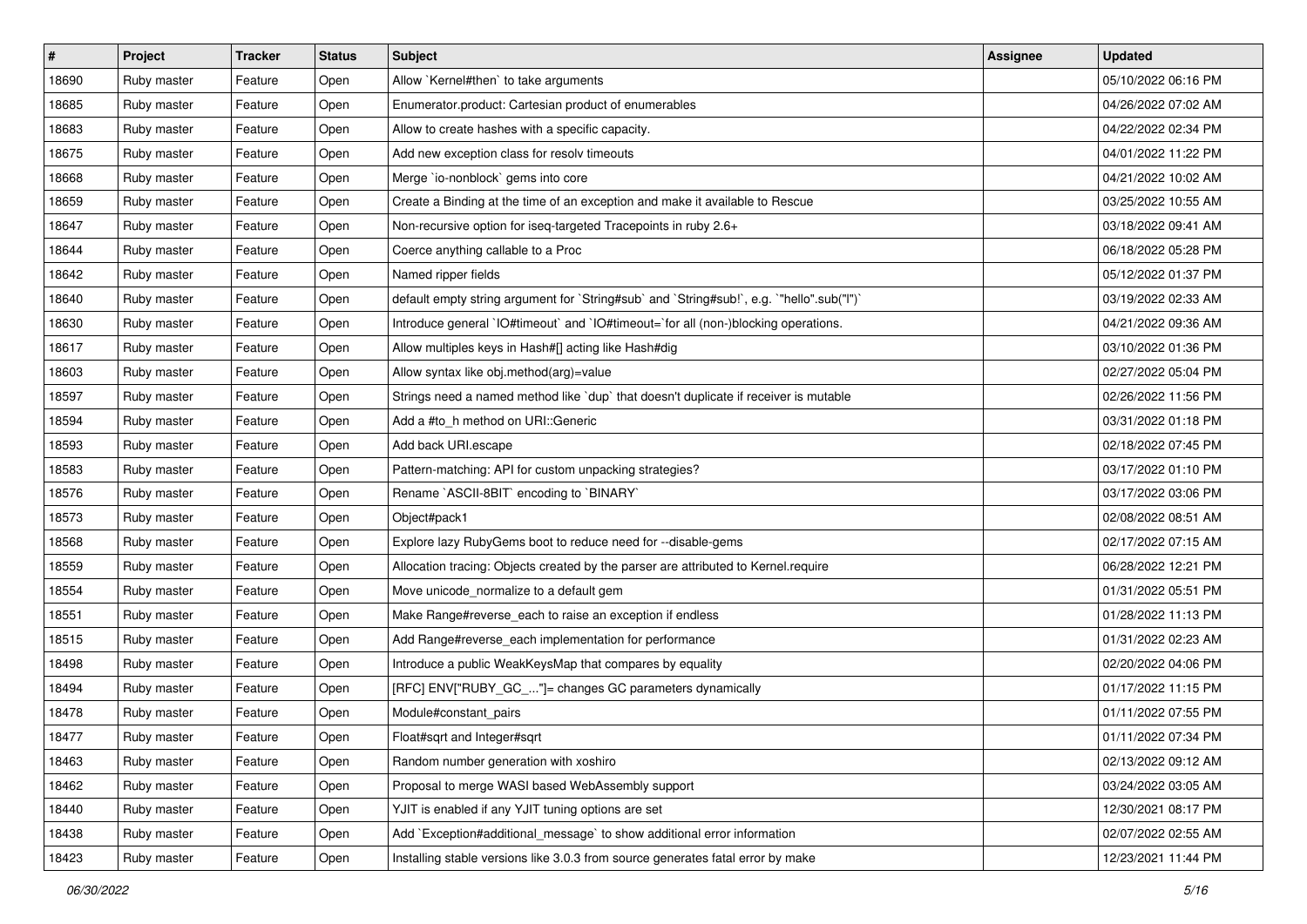| $\sharp$ | Project     | <b>Tracker</b> | <b>Status</b> | Subject                                                                                                                                                               | Assignee | <b>Updated</b>      |
|----------|-------------|----------------|---------------|-----------------------------------------------------------------------------------------------------------------------------------------------------------------------|----------|---------------------|
| 18418    | Ruby master | Feature        | Open          | Add Net::HTTP#security_level=                                                                                                                                         |          | 12/19/2021 11:58 AM |
| 18411    | Ruby master | Feature        | Open          | Introduce `Fiber.blocking` for disabling scheduler.                                                                                                                   |          | 12/23/2021 05:10 PM |
| 18410    | Ruby master | Feature        | Open          | Proposal to make inspect include underscores on numerics                                                                                                              |          | 12/16/2021 09:07 AM |
| 18402    | Ruby master | Feature        | Open          | <b>Argument Labels</b>                                                                                                                                                |          | 01/31/2022 06:14 PM |
| 18401    | Ruby master | Feature        | Open          | Rework `require_relative` to add the "current path" on `\$LOAD_PATH`                                                                                                  |          | 12/09/2021 05:41 PM |
| 18395    | Ruby master | Feature        | Open          | Introduce Array#subtract! for performance                                                                                                                             |          | 12/08/2021 04:42 PM |
| 18384    | Ruby master | Feature        | Open          | Pattern Match Object                                                                                                                                                  |          | 05/07/2022 06:01 PM |
| 18376    | Ruby master | Feature        | Open          | Version comparison API                                                                                                                                                |          | 12/30/2021 10:33 AM |
| 18369    | Ruby master | Feature        | Open          | users.detect(:name, "Dorian") as shorthand for users.detect {  user  user.name == "Dorian" }                                                                          |          | 12/03/2021 02:23 PM |
| 18368    | Ruby master | Feature        | Open          | Range#step semantics for non-Numeric ranges                                                                                                                           |          | 02/02/2022 03:42 PM |
| 18360    | Ruby master | Feature        | Open          | <b>PrettyPrint enhancements</b>                                                                                                                                       |          | 11/24/2021 12:15 AM |
| 18357    | Ruby master | Feature        | Open          | Proposal: stop raising when block passed to IO#each_* closes the IO                                                                                                   |          | 11/22/2021 09:03 PM |
| 18334    | Ruby master | Feature        | Open          | ENV#to_h returns a new Hash object but Hash#to_h does not, which can cause inconsistencies                                                                            |          | 11/17/2021 05:46 PM |
| 18332    | Ruby master | Feature        | Open          | a ? b                                                                                                                                                                 |          | 12/29/2021 04:38 AM |
| 18331    | Ruby master | Feature        | Open          | Kernel.#Time                                                                                                                                                          |          | 11/13/2021 12:41 PM |
| 18296    | Ruby master | Feature        | Open          | Custom exception formatting should override `Exception#full_message`.                                                                                                 |          | 12/15/2021 08:49 PM |
| 18291    | Ruby master | Feature        | Open          | When use $=\sim$ with named group, if regex is on the right side, variable not defined.                                                                               |          | 11/06/2021 12:36 PM |
| 18285    | Ruby master | Feature        | Open          | NoMethodError#message uses a lot of CPU/is really expensive to call                                                                                                   |          | 01/30/2022 12:45 PM |
| 18265    | Ruby master | Feature        | Open          | Self-contained one-binary feature which discuss on ruby kaigi 2021 day 2, $\Box$ Ruby Committers vs the<br>World / CRuby Committers                                   |          | 10/24/2021 04:11 PM |
| 18262    | Ruby master | Feature        | Open          | Enumerator::Lazy#partition                                                                                                                                            |          | 11/20/2021 10:17 AM |
| 18259    | Ruby master | Feature        | Open          | Support quarter spec %q in Time#strftime                                                                                                                              |          | 10/21/2021 12:15 PM |
| 18256    | Ruby master | Feature        | Open          | Change the canonical name of Thread::Mutex, Thread::Queue, Thread::SizedQueue and<br>Thread::ConditionVariable to just Mutex, Queue, SizedQueue and ConditionVariable |          | 10/20/2021 10:59 PM |
| 18242    | Ruby master | Feature        | Open          | Parser makes multiple assignment sad in confusing way                                                                                                                 |          | 10/09/2021 07:58 AM |
| 18228    | Ruby master | Feature        | Open          | Add a 'timeout' option to 'IO.copy_stream'                                                                                                                            |          | 10/01/2021 05:10 AM |
| 18181    | Ruby master | Feature        | Open          | Introduce Enumerable#min_with_value, max_with_value, and minmax_with_value                                                                                            |          | 01/25/2022 07:33 AM |
| 18179    | Ruby master | Feature        | Open          | Add Math methods to Numeric                                                                                                                                           |          | 03/24/2022 02:54 PM |
| 18168    | Ruby master | Feature        | Open          | Add ActiveSupport deep_transform_values to Ruby                                                                                                                       |          | 09/15/2021 05:29 AM |
| 18162    | Ruby master | Feature        | Open          | Shorthand method Proc#isolate to create isolated proc objects                                                                                                         |          | 09/13/2021 02:33 AM |
| 18151    | Ruby master | Feature        | Open          | Incorrect Resolv result when DNS server is unreachable                                                                                                                |          | 09/18/2021 12:22 AM |
| 18146    | Ruby master | Feature        | Open          | Add 'delete prefix' and 'delete suffix' to 'Pathname'                                                                                                                 |          | 09/03/2021 04:59 AM |
| 18137    | Ruby master | Feature        | Open          | A new method to check Proc is isolated or not                                                                                                                         |          | 10/27/2021 07:30 AM |
| 18136    | Ruby master | Feature        | Open          | take_while_after                                                                                                                                                      |          | 01/28/2022 06:23 AM |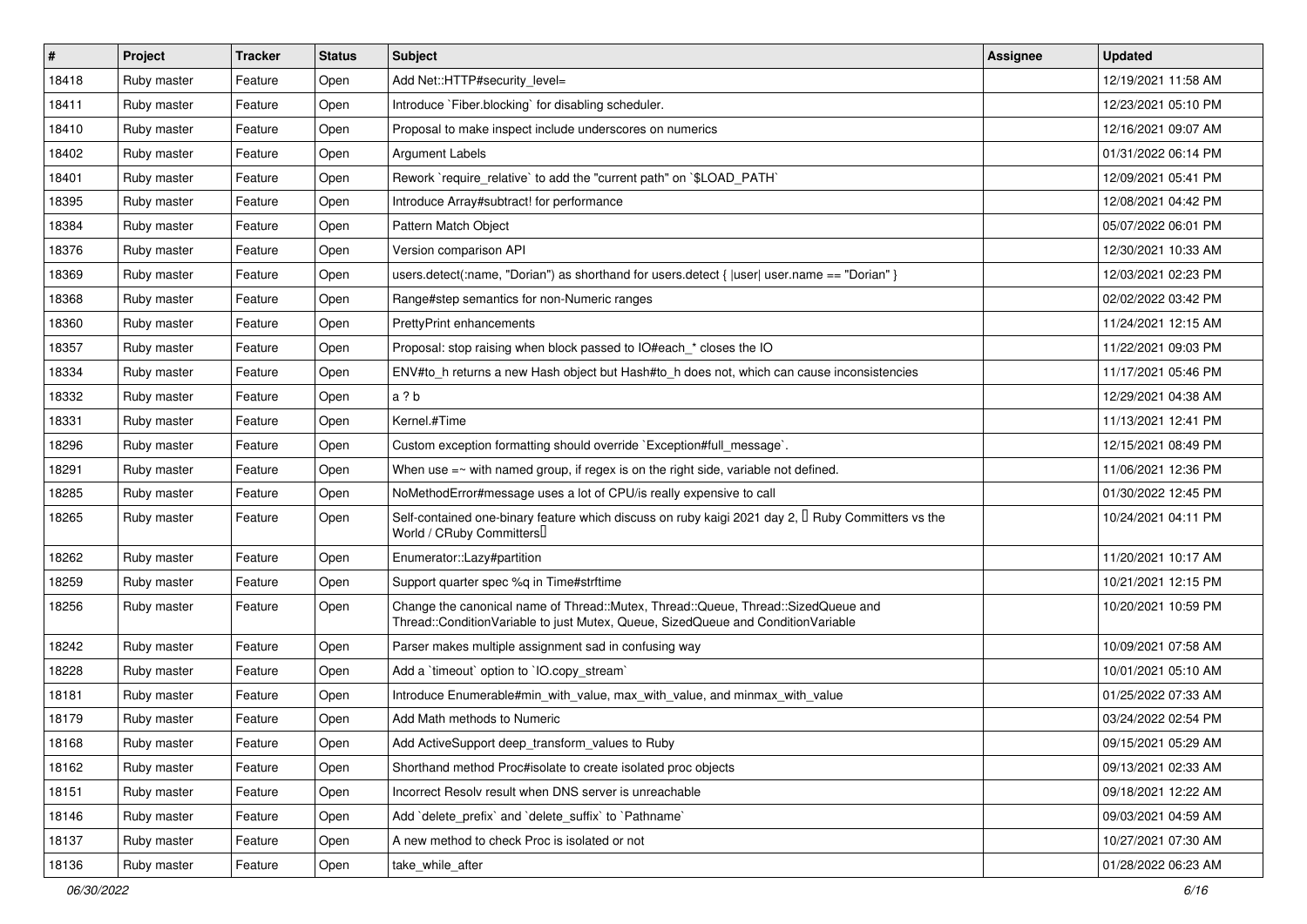| $\sharp$ | Project     | <b>Tracker</b> | <b>Status</b> | Subject                                                                                                                                     | <b>Assignee</b> | <b>Updated</b>      |
|----------|-------------|----------------|---------------|---------------------------------------------------------------------------------------------------------------------------------------------|-----------------|---------------------|
| 18135    | Ruby master | Feature        | Open          | Introduce Enumerable#detect_only                                                                                                            |                 | 09/02/2021 05:44 PM |
| 18127    | Ruby master | Feature        | Open          | Ractor-local version of Singleton                                                                                                           |                 | 11/09/2021 02:45 PM |
| 18083    | Ruby master | Feature        | Open          | Capture error in ensure block.                                                                                                              |                 | 10/21/2021 01:00 PM |
| 18070    | Ruby master | Feature        | Open          | attr' should be removed                                                                                                                     |                 | 08/09/2021 05:51 PM |
| 18069    | Ruby master | Feature        | Open          | instance exec is just ignored when the block is originally a method                                                                         |                 | 08/10/2021 05:33 AM |
| 18063    | Ruby master | Feature        | Open          | io uring implementation                                                                                                                     |                 | 08/05/2021 10:02 AM |
| 18057    | Ruby master | Feature        | Open          | Introduce Array#mean                                                                                                                        |                 | 08/02/2021 02:16 PM |
| 18055    | Ruby master | Feature        | Open          | Introduce                                                                                                                                   |                 | 07/30/2021 09:30 AM |
| 18035    | Ruby master | Feature        | Open          | Introduce general model/semantic for immutable by default.                                                                                  |                 | 11/09/2021 04:47 PM |
| 18033    | Ruby master | Feature        | Open          | Time.new to parse a string                                                                                                                  |                 | 12/07/2021 02:15 PM |
| 18005    | Ruby master | Feature        | Open          | Enable non-blocking `binding.irb`.                                                                                                          |                 | 06/24/2021 07:20 PM |
| 18004    | Ruby master | Feature        | Open          | Add Async to the stdlib                                                                                                                     |                 | 11/26/2021 06:01 AM |
| 17994    | Ruby master | Feature        | Open          | Clarify 'IO.read' behavior and add 'File.read' method                                                                                       |                 | 07/16/2021 03:04 AM |
| 17950    | Ruby master | Feature        | Open          | Unable to pattern-match against a String key                                                                                                |                 | 06/15/2021 11:42 AM |
| 17944    | Ruby master | Feature        | Open          | Remove Socket.gethostbyaddr and Socket.gethostbyname                                                                                        |                 | 06/10/2021 08:26 AM |
| 17942    | Ruby master | Feature        | Open          | Add a `initialize(public @a, private @b)` shortcut syntax for defining public/private accessors for instance<br>vars as part of constructor |                 | 12/13/2021 12:43 AM |
| 17938    | Ruby master | Feature        | Open          | Keyword alternative for boolean positional arguments                                                                                        |                 | 07/15/2021 06:46 AM |
| 17924    | Ruby master | Feature        | Open          | Range#infinite?                                                                                                                             |                 | 07/08/2021 11:58 PM |
| 17859    | Ruby master | Feature        | Open          | Start IRB when running just `ruby`                                                                                                          |                 | 05/14/2021 07:54 AM |
| 17856    | Ruby master | Feature        | Open          | ary.member? is slower than ary.include?                                                                                                     |                 | 05/11/2021 10:12 AM |
| 17851    | Ruby master | Feature        | Open          | ruby extension for memoryview                                                                                                               |                 | 05/05/2021 03:15 PM |
| 17844    | Ruby master | Feature        | Open          | Support list of methods to test with respond_to?                                                                                            |                 | 05/06/2021 07:00 PM |
| 17834    | Ruby master | Feature        | Open          | Add a Bytes and BytesArray class that implement memoryview                                                                                  |                 | 05/06/2021 02:22 PM |
| 17833    | Ruby master | Feature        | Open          | add IO.readinto(b) where b is a bytes like object that is you can get a memoryview from                                                     |                 | 06/30/2021 02:36 PM |
| 17825    | Ruby master | Feature        | Open          | Uniformize Float:: INFINITY and Date:: infinity.new                                                                                         |                 | 05/04/2021 01:43 AM |
| 17808    | Ruby master | Feature        | Open          | Feature Request: JS like splat of Object properties as named method parameters                                                              |                 | 04/17/2021 11:43 PM |
| 17797    | Ruby master | Feature        | Open          | MIPS support for addr2line.c                                                                                                                |                 | 04/13/2021 03:49 AM |
| 17790    | Ruby master | Feature        | Open          | Have a way to clear a String without resetting its capacity                                                                                 |                 | 04/21/2021 11:27 PM |
| 17786    | Ruby master | Feature        | Open          | Proposal: new "ends" keyword                                                                                                                |                 | 04/11/2021 01:40 AM |
| 17773    | Ruby master | Feature        | Open          | Alias `Numeric#zero?` and `Float#zero?` as `Numeric#empty?` and `Float#empty?`                                                              |                 | 04/02/2021 03:39 PM |
| 17771    | Ruby master | Feature        | Open          | String#start_with? should not construct MatchData or set \$~                                                                                |                 | 04/02/2021 02:49 PM |
| 17758    | Ruby master | Feature        | Open          | Provide Hash#count for performance improvement                                                                                              |                 | 03/28/2021 06:39 PM |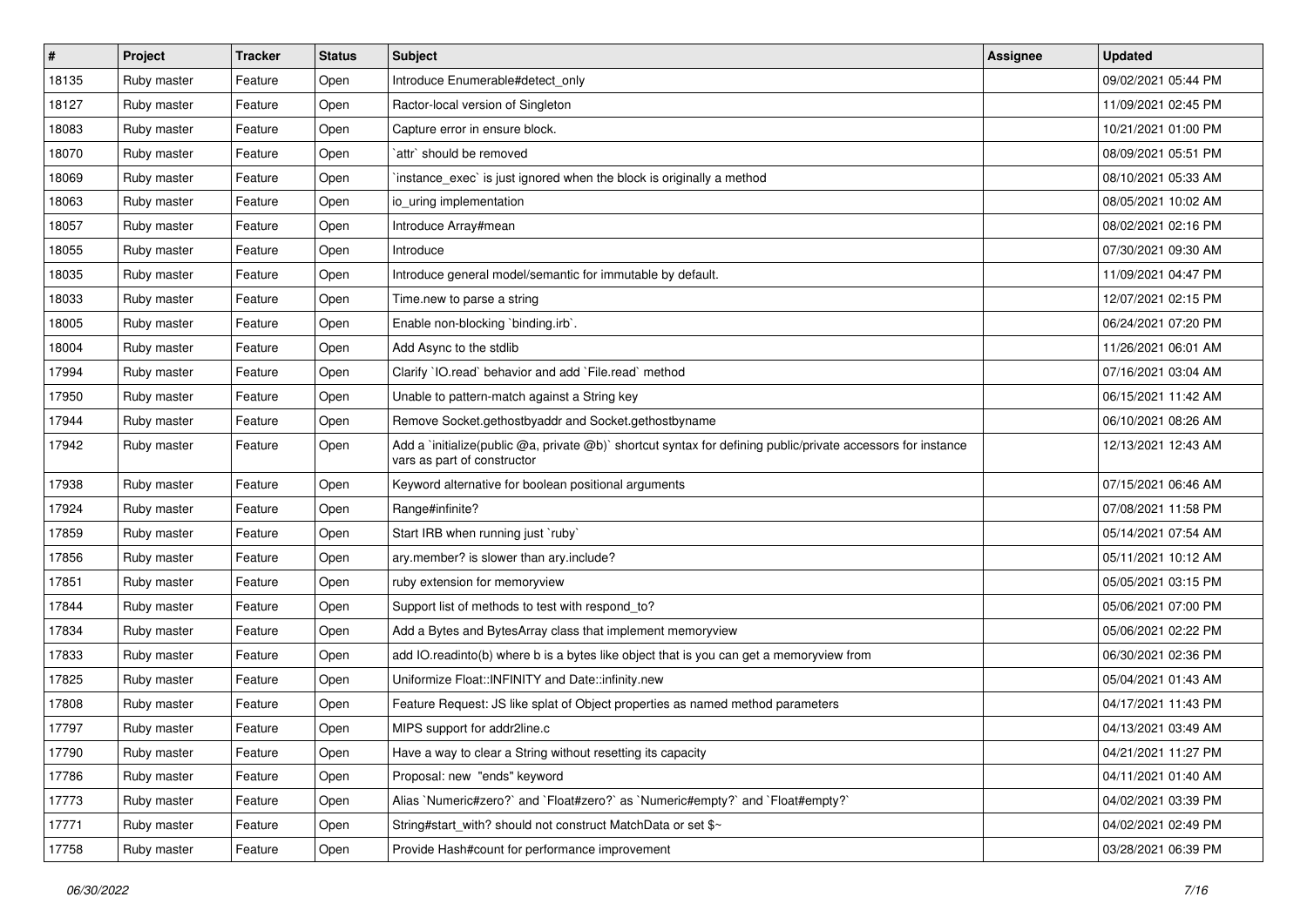| $\vert$ # | Project     | <b>Tracker</b> | <b>Status</b> | Subject                                                                                                                                                    | Assignee | <b>Updated</b>      |
|-----------|-------------|----------------|---------------|------------------------------------------------------------------------------------------------------------------------------------------------------------|----------|---------------------|
| 17753     | Ruby master | Feature        | Open          | Add Module#namespace                                                                                                                                       |          | 04/17/2021 08:04 AM |
| 17749     | Ruby master | Feature        | Open          | Const source location without name                                                                                                                         |          | 04/17/2021 07:38 AM |
| 17743     | Ruby master | Feature        | Open          | Show argument types in backtrace                                                                                                                           |          | 03/25/2021 06:39 PM |
| 17741     | Ruby master | Feature        | Open          | Ruby links to `objc` for convenience - this should be moved into a native ext                                                                              |          | 03/23/2021 01:24 AM |
| 17718     | Ruby master | Feature        | Open          | a method paramaters object that can be pattern matched against                                                                                             |          | 03/24/2021 01:29 PM |
| 17682     | Ruby master | Feature        | Open          | String#casecmp performance improvement                                                                                                                     |          | 03/24/2021 02:29 PM |
| 17663     | Ruby master | Feature        | Open          | Enumerator#with, an alternative to Enumerator#with_object                                                                                                  |          | 03/02/2021 05:48 PM |
| 17660     | Ruby master | Feature        | Open          | Expose information about which basic methods have been redefined                                                                                           |          | 03/02/2021 03:31 PM |
| 17647     | Ruby master | Feature        | Open          | Print register `r11` on 32-bit ARM Linux                                                                                                                   |          | 04/30/2021 11:22 AM |
| 17627     | Ruby master | Feature        | Open          | Suggestion: Implement `freeze_values` instance method on collection-like classes.                                                                          |          | 02/16/2021 07:58 PM |
| 17616     | Ruby master | Feature        | Open          | Support backtracing on Linux with non-GNU-libc + libunwind                                                                                                 |          | 02/09/2021 01:12 PM |
| 17611     | Ruby master | Feature        | Open          | Expose `rb_execarg` interfaces and `rb_grantpt`                                                                                                            |          | 02/07/2021 01:52 AM |
| 17579     | Ruby master | Feature        | Open          | [Proposal] A suggestion for newline-separated shorthand notation, for the creation of Arrays containing<br>strings that may contain ' ' (space) characters |          | 01/25/2021 04:33 PM |
| 17576     | Ruby master | Feature        | Open          | Partial Functions (procs, lambdas)                                                                                                                         |          | 01/24/2021 07:58 PM |
| 17566     | Ruby master | Feature        | Open          | Tune thread QoS / efficiency on macOS                                                                                                                      |          | 01/29/2021 09:16 AM |
| 17562     | Ruby master | Feature        | Open          | Update -E option in --help                                                                                                                                 |          | 01/19/2021 05:38 PM |
| 17550     | Ruby master | Feature        | Open          | Why no function to get all subdirectories of a directory?                                                                                                  |          | 01/18/2021 08:57 AM |
| 17548     | Ruby master | Feature        | Open          | Need simple way to include symlink directories in Dir.glob                                                                                                 |          | 03/21/2022 01:35 PM |
| 17528     | Ruby master | Feature        | Open          | Make Addrinfo.getaddrinfo fall back to Timeout.timeout for :resolv_timeout                                                                                 |          | 01/13/2021 08:50 PM |
| 17496     | Ruby master | Feature        | Open          | Add constant Math::TAU                                                                                                                                     |          | 01/13/2021 05:47 AM |
| 17474     | Ruby master | Feature        | Open          | Interpreting constants at compile time                                                                                                                     |          | 01/07/2021 04:40 PM |
| 17472     | Ruby master | Feature        | Open          | HashWithIndifferentAccess like Hash extension                                                                                                              |          | 06/16/2022 01:08 AM |
| 17471     | Ruby master | Feature        | Open          | send if method for improved conditional chaining                                                                                                           |          | 12/29/2020 03:23 PM |
| 17468     | Ruby master | Feature        | Open          | Deprecate RUBY_DEVEL                                                                                                                                       |          | 06/16/2022 01:08 AM |
| 17416     | Ruby master | Feature        | Open          | Improve performance Kernel#itself                                                                                                                          |          | 12/21/2020 01:14 PM |
| 17406     | Ruby master | Feature        | Open          | Add `NoMatchingPatternError#depth`                                                                                                                         |          | 12/19/2020 03:18 PM |
| 17375     | Ruby master | Feature        | Open          | Add scheduler callbacks for transferring fibers                                                                                                            |          | 12/07/2020 11:31 PM |
| 17357     | Ruby master | Feature        | Open          | Queue#pop`should have a block form for closed queues                                                                                                       |          | 01/12/2021 07:32 AM |
| 17356     | Ruby master | Feature        | Open          | Alignment of memory allocated through Fiddle struct's malloc                                                                                               |          | 12/02/2020 11:06 AM |
| 17353     | Ruby master | Feature        | Open          | Functional chaining operator                                                                                                                               |          | 11/30/2020 03:29 AM |
| 17333     | Ruby master | Feature        | Open          | Enumerable#many?                                                                                                                                           |          | 12/11/2020 03:38 AM |
| 17330     | Ruby master | Feature        | Open          | Object#non                                                                                                                                                 |          | 01/25/2021 03:54 PM |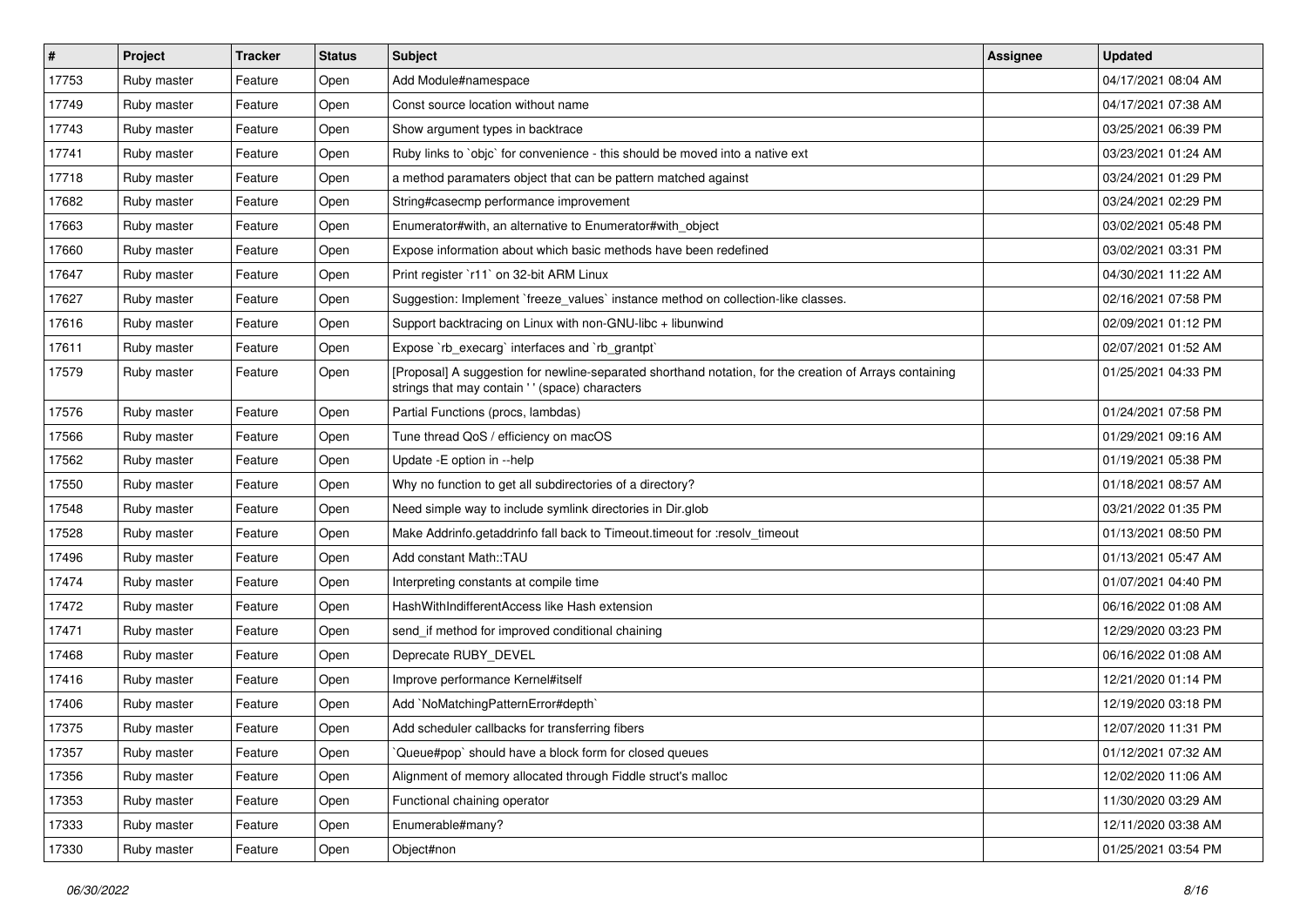| $\vert$ # | Project     | <b>Tracker</b> | <b>Status</b> | Subject                                                                       | <b>Assignee</b> | <b>Updated</b>      |
|-----------|-------------|----------------|---------------|-------------------------------------------------------------------------------|-----------------|---------------------|
| 17326     | Ruby master | Feature        | Open          | Add Kernel#must! to the standard library                                      |                 | 06/22/2022 04:10 PM |
| 17325     | Ruby master | Feature        | Open          | Adds Fiber#cancel, which forces a Fiber to break/return                       |                 | 11/19/2020 12:34 AM |
| 17316     | Ruby master | Feature        | Open          | On memoization                                                                |                 | 05/13/2022 11:32 AM |
| 17315     | Ruby master | Feature        | Open          | Hash #transform                                                               |                 | 11/13/2020 08:38 PM |
| 17311     | Ruby master | Feature        | Open          | Improve performance Array#deconstruct & Array#to_ary                          |                 | 11/08/2020 07:12 AM |
| 17298     | Ruby master | Feature        | Open          | Ractor's basket communication APIs                                            |                 | 11/13/2020 04:16 PM |
| 17290     | Ruby master | Feature        | Open          | Syntax sugar for boolean keyword argument                                     |                 | 10/29/2020 04:51 AM |
| 17286     | Ruby master | Feature        | Open          | 'Ractor.new' should accept 'move: true'                                       |                 | 11/08/2020 03:01 AM |
| 17285     | Ruby master | Feature        | Open          | Less strict `Ractor.select`                                                   |                 | 10/26/2020 03:15 AM |
| 17258     | Ruby master | Feature        | Open          | Oneshot Branch Coverage                                                       |                 | 10/09/2020 08:26 PM |
| 17208     | Ruby master | Feature        | Open          | Add `Set#compact` and `Set#compact!` methods                                  |                 | 11/05/2020 10:44 AM |
| 17206     | Ruby master | Feature        | Open          | Introduce new Regexp option to avoid global MatchData allocations             |                 | 10/28/2020 10:43 PM |
| 17166     | Ruby master | Feature        | Open          | net/http not supporting unix domain sockets                                   |                 | 09/12/2020 02:51 PM |
| 17165     | Ruby master | Feature        | Open          | Add 'filter' and 'flatten' keywords to 'Enumerable#map'                       |                 | 09/13/2020 09:41 AM |
| 17163     | Ruby master | Feature        | Open          | Rename `begin`                                                                |                 | 09/09/2020 03:04 AM |
| 17156     | Ruby master | Feature        | Open          | Refinements per directory tree                                                |                 | 12/07/2020 05:19 AM |
| 17155     | Ruby master | Feature        | Open          | Add a Diggable mixin                                                          |                 | 09/05/2020 02:08 PM |
| 17151     | Ruby master | Feature        | Open          | Support multiple builtin ruby code for implimatation in Ruby & C              |                 | 09/05/2020 01:41 AM |
| 17148     | Ruby master | Feature        | Open          | stdbuf(1) support                                                             |                 | 09/07/2020 04:12 AM |
| 17143     | Ruby master | Feature        | Open          | Improve support for warning categories                                        |                 | 11/20/2020 01:05 PM |
| 17140     | Ruby master | Feature        | Open          | Merge Enumerable#grep(_v) with Enumerable#select/reject                       |                 | 02/10/2021 07:56 AM |
| 17134     | Ruby master | Feature        | Open          | Add resolv_timeout to TCPSocket                                               |                 | 12/10/2020 09:09 AM |
| 17127     | Ruby master | Feature        | Open          | Some TrueClass methods are faster if implemented in Ruby                      |                 | 11/05/2020 07:11 AM |
| 17121     | Ruby master | Feature        | Open          | Remove ENV#index                                                              |                 | 08/13/2020 09:58 AM |
| 17115     | Ruby master | Feature        | Open          | Optimize String#casecmp? for ASCII strings                                    |                 | 08/15/2020 03:48 AM |
| 17099     | Ruby master | Feature        | Open          | Remove boolean argument and warning from Module#attr                          |                 | 12/18/2020 04:15 AM |
| 17097     | Ruby master | Feature        | Open          | `map_min`, `map_max`                                                          |                 | 01/13/2021 01:24 AM |
| 17056     | Ruby master | Feature        | Open          | Array#index: Allow specifying the position to start search as in String#index |                 | 09/25/2020 01:41 PM |
| 17047     | Ruby master | Feature        | Open          | Support parameters for MAIL FROM and RCPT TO                                  |                 | 12/06/2021 08:16 PM |
| 17040     | Ruby master | Feature        | Open          | cleanup include/ruby/backward*                                                |                 | 08/26/2020 07:07 AM |
| 17036     | Ruby master | Feature        | Open          | Regexp deconstruction keys to allow pattern matching                          |                 | 07/19/2020 02:45 PM |
| 17016     | Ruby master | Feature        | Open          | Enumerable#accumulate                                                         |                 | 04/27/2021 03:14 PM |
| 17006     | Ruby master | Feature        | Open          | Let `Kernel#Hash` take a block to provide the default value                   |                 | 07/04/2020 07:51 AM |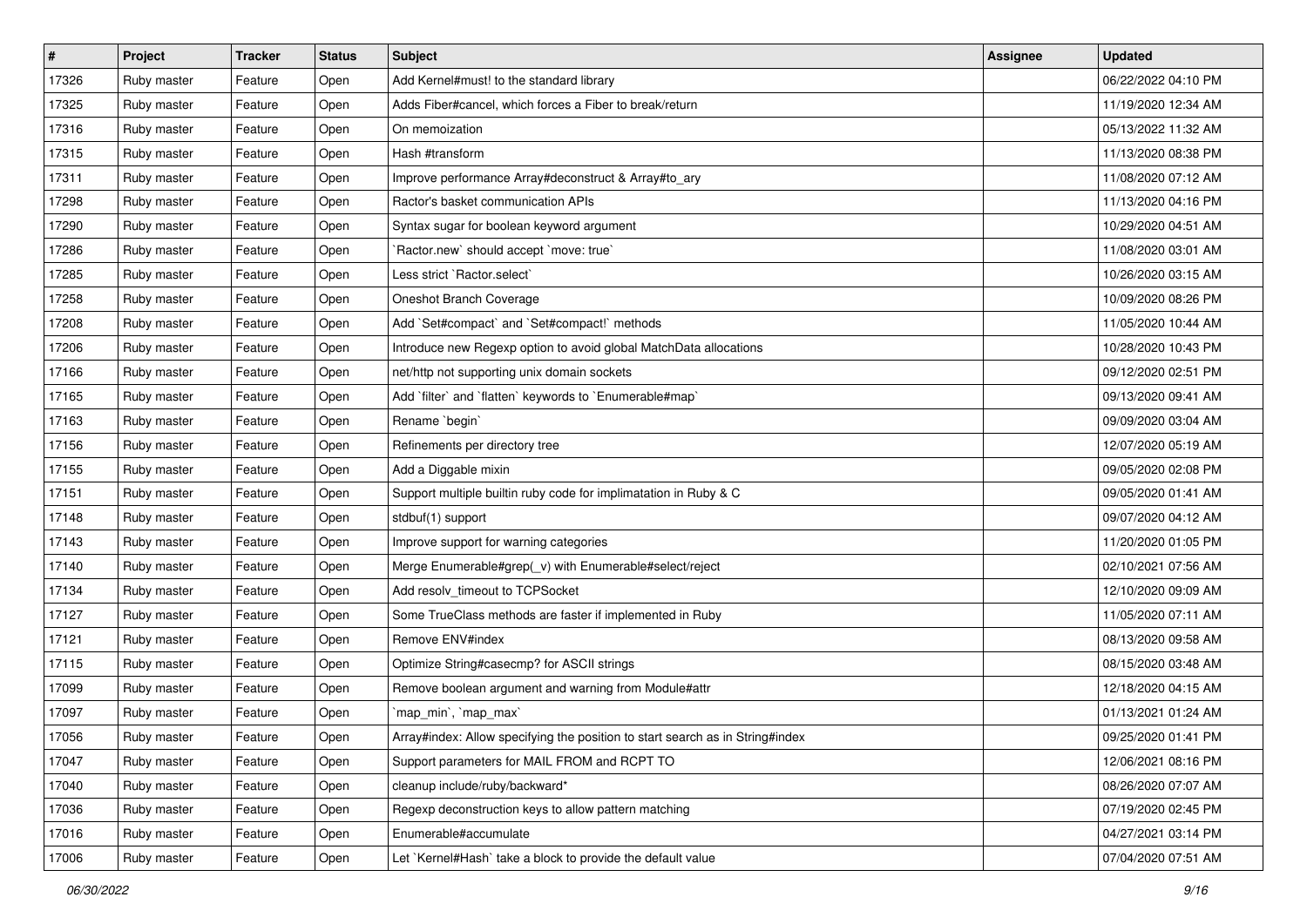| $\vert$ # | Project     | <b>Tracker</b> | <b>Status</b> | Subject                                                                                                                        | Assignee | <b>Updated</b>      |
|-----------|-------------|----------------|---------------|--------------------------------------------------------------------------------------------------------------------------------|----------|---------------------|
| 17004     | Ruby master | Feature        | Open          | Provide a way for methods to omit their return value                                                                           |          | 07/20/2020 05:44 AM |
| 17001     | Ruby master | Feature        | Open          | [Feature] Dir.scan to yield dirent for efficient and composable recursive directory scaning                                    |          | 06/30/2020 07:57 PM |
| 16995     | Ruby master | Feature        | Open          | Sets: <=> should be specialized                                                                                                |          | 06/26/2020 08:43 PM |
| 16993     | Ruby master | Feature        | Open          | Sets: from hash keys using Hash#key_set                                                                                        |          | 06/27/2020 05:44 AM |
| 16991     | Ruby master | Feature        | Open          | Sets: add Set#join                                                                                                             |          | 06/26/2020 08:29 PM |
| 16990     | Ruby master | Feature        | Open          | Sets: operators compatibility with Array                                                                                       |          | 02/22/2021 11:37 PM |
| 16987     | Ruby master | Feature        | Open          | Enumerator::Lazy vs Array methods                                                                                              |          | 07/15/2020 04:56 PM |
| 16971     | Ruby master | Feature        | Open          | weak_ref&.some_method should behave like object&.some_method                                                                   |          | 06/19/2020 03:17 PM |
| 16968     | Ruby master | Feature        | Open          | Remove `\$IGNORECASE` from English.rb                                                                                          |          | 06/18/2020 04:34 AM |
| 16960     | Ruby master | Feature        | Open          | Feedback regarding => in 'As' Pattern Matching                                                                                 |          | 06/13/2020 12:32 AM |
| 16952     | Ruby master | Feature        | Open          | Kernel.exec gives an incorrect error message when passed a script with a non-existing shebang                                  |          | 06/11/2020 08:40 PM |
| 16946     | Ruby master | Feature        | Open          | Add an `intersperse` method                                                                                                    |          | 06/11/2020 01:47 AM |
| 16929     | Ruby master | Feature        | Open          | Add GC.start(compact: true)                                                                                                    |          | 06/01/2020 03:42 PM |
| 16928     | Ruby master | Feature        | Open          | Array#include_all? & Array#include_any?                                                                                        |          | 06/01/2020 09:27 PM |
| 16924     | Ruby master | Feature        | Open          | instance_eval equivalent for RubyVM::InstructionSequence                                                                       |          | 05/30/2020 03:49 PM |
| 16913     | Ruby master | Feature        | Open          | Add `ARGF#each_io`                                                                                                             |          | 05/25/2020 11:33 PM |
| 16899     | Ruby master | Feature        | Open          | Add method `Array#both_end`                                                                                                    |          | 05/18/2020 01:44 AM |
| 16898     | Ruby master | Feature        | Open          | Modify the syntax of -> lambda expressions in ruby3                                                                            |          | 05/19/2020 02:02 AM |
| 16897     | Ruby master | Feature        | Open          | General purpose memoizer in Ruby 3 with Ruby 2 performance                                                                     |          | 06/26/2020 03:51 PM |
| 16838     | Ruby master | Feature        | Open          | Enumerator::ArithmeticSequence missing allocator for #clone and #dup                                                           |          | 05/18/2020 10:44 PM |
| 16833     | Ruby master | Feature        | Open          | Add Enumerator#empty?                                                                                                          |          | 05/06/2020 07:55 PM |
| 16818     | Ruby master | Feature        | Open          | Rename `Range#%` to `Range#/`                                                                                                  |          | 05/07/2020 08:49 AM |
| 16817     | Ruby master | Feature        | Open          | attr_predicate or attr_query or attr_something for ? methods                                                                   |          | 12/23/2021 11:44 PM |
| 16816     | Ruby master | Feature        | Open          | Prematurely terminated Enumerator should stay terminated                                                                       |          | 04/09/2021 09:24 PM |
| 16795     | Ruby master | Feature        | Open          | build ruby.exe on Windows against ruby-static.lib omitting x64-vcruntime-ruby.dll (no '--enable-shared'<br>option for Windows) |          | 04/17/2020 01:22 PM |
| 16794     | Ruby master | Feature        | Open          | Rightward operators                                                                                                            |          | 09/10/2020 09:34 PM |
| 16791     | Ruby master | Feature        | Open          | Shortcut for Process::Status.exitstatus                                                                                        |          | 05/19/2020 03:16 AM |
| 16790     | Ruby master | Feature        | Open          | string format and refinements                                                                                                  |          | 04/16/2020 03:06 AM |
| 16781     | Ruby master | Feature        | Open          | alias :fold :reduce                                                                                                            |          | 05/16/2020 08:28 AM |
| 16773     | Ruby master | Feature        | Open          | Reduce allocations in net/http                                                                                                 |          | 04/10/2020 11:36 AM |
| 16761     | Ruby master | Feature        | Open          | Add an API to move the entire heap, as to make testing GC.compact compatibility easier                                         |          | 05/07/2020 04:03 PM |
| 16757     | Ruby master | Feature        | Open          | Add intersection to Range                                                                                                      |          | 01/22/2022 07:26 AM |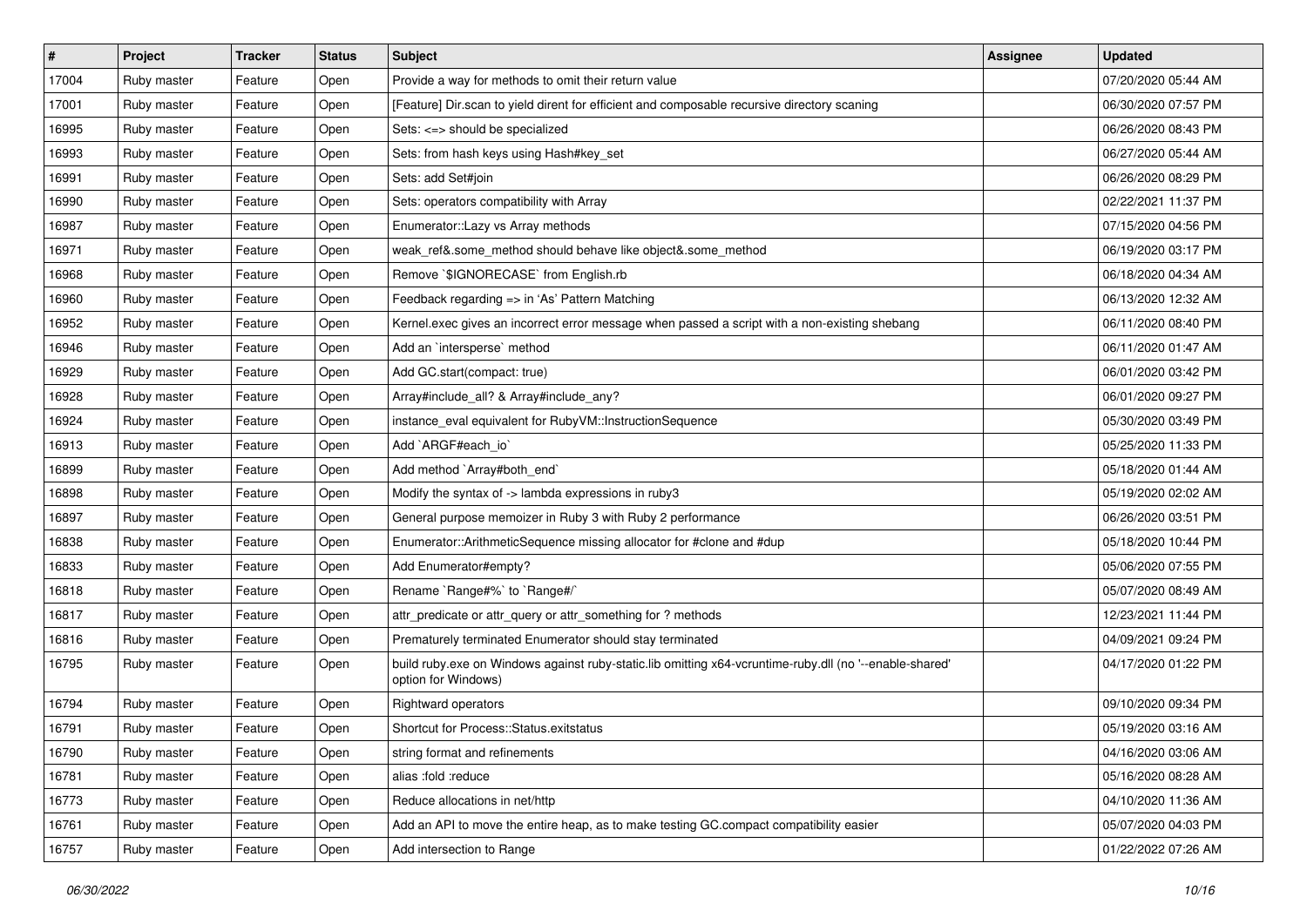| #     | Project     | <b>Tracker</b> | <b>Status</b> | Subject                                                                                                        | <b>Assignee</b> | <b>Updated</b>      |
|-------|-------------|----------------|---------------|----------------------------------------------------------------------------------------------------------------|-----------------|---------------------|
| 16755 | Ruby master | Feature        | Open          | warning: `if' at the end of line without an expression                                                         |                 | 04/03/2020 11:28 PM |
| 16752 | Ruby master | Feature        | Open          | :private param for const set                                                                                   |                 | 04/03/2020 12:35 AM |
| 16745 | Ruby master | Feature        | Open          | Improving Date and DateTime comparison                                                                         |                 | 03/31/2020 10:32 PM |
| 16742 | Ruby master | Feature        | Open          | RbConfig.windows? and RbConfig.host_os                                                                         |                 | 04/11/2020 02:00 PM |
| 16741 | Ruby master | Feature        | Open          | Implement Shellwords.shellescape correctly for Windows                                                         |                 | 03/29/2020 07:54 AM |
| 16739 | Ruby master | Feature        | Open          | Allow Hash#keys and Hash#values to accept a block for filtering output                                         |                 | 07/10/2020 04:09 PM |
| 16703 | Ruby master | Feature        | Open          | Namespace parameter for `Module#name`                                                                          |                 | 03/24/2020 10:08 AM |
| 16688 | Ruby master | Feature        | Open          | Allow #to_path object as argument to system()                                                                  |                 | 04/13/2020 05:37 PM |
| 16684 | Ruby master | Feature        | Open          | Use the word "to" instead of "from" in backtrace                                                               |                 | 04/10/2020 07:58 AM |
| 16673 | Ruby master | Feature        | Open          | total_timeout for Net::HTTP                                                                                    |                 | 03/07/2020 06:25 AM |
| 16667 | Ruby master | Feature        | Open          | Allow parameters to Symbol#to_proc and Method#to_proc                                                          |                 | 03/03/2020 03:40 PM |
| 16666 | Ruby master | Feature        | Open          | 'string' - 'str' as a shortcut for 'string'.gsub('str', ")?                                                    |                 | 03/01/2020 08:38 PM |
| 16665 | Ruby master | Feature        | Open          | Add an Array#except_index method                                                                               |                 | 03/15/2020 03:37 PM |
| 16657 | Ruby master | Feature        | Open          | Don't ship bundled gems as .gem files as well as in expanded form                                              |                 | 02/27/2020 06:50 AM |
| 16648 | Ruby master | Feature        | Open          | improve GC performance by 5% with builtin_prefetch                                                             |                 | 02/29/2020 06:27 PM |
| 16638 | Ruby master | Feature        | Open          | Structured Data for Syslog                                                                                     |                 | 02/17/2020 07:06 PM |
| 16637 | Ruby master | Feature        | Open          | Time#to_s and Date#to_s accept strftime format string                                                          |                 | 02/17/2020 09:46 PM |
| 16621 | Ruby master | Feature        | Open          | Second block parameter of Pathname#glob to be relative path from self                                          |                 | 02/12/2020 11:27 PM |
| 16615 | Ruby master | Feature        | Open          | Group style access scope for macros                                                                            |                 | 03/09/2020 02:39 PM |
| 16601 | Ruby master | Feature        | Open          | Let `nil.to_a` and `nil.to_h` return a fixed instance                                                          |                 | 02/01/2020 10:12 AM |
| 16600 | Ruby master | Feature        | Open          | Optimized opcodes for frozen arrays and hashes literals                                                        |                 | 01/30/2020 09:51 AM |
| 16597 | Ruby master | Feature        | Open          | missing poll()                                                                                                 |                 | 06/09/2022 09:14 AM |
| 16563 | Ruby master | Feature        | Open          | Let rb_mod_const_at and rb_const_list use an ID table instead for inherited VS private constant<br>segregation |                 | 01/26/2020 04:38 PM |
| 16562 | Ruby master | Feature        | Open          | Expose rb_io_set_encoding_internal to reduce function calls on loading source files                            |                 | 01/27/2020 06:05 AM |
| 16557 | Ruby master | Feature        | Open          | Deduplicate Regexp literals                                                                                    |                 | 02/28/2020 11:44 AM |
| 16517 | Ruby master | Feature        | Open          | mkmf.rb - changes for Windows?                                                                                 |                 | 01/20/2020 06:05 PM |
| 16511 | Ruby master | Feature        | Open          | Staged warnings and better compatibility for keyword arguments in 2.7.1                                        |                 | 02/25/2020 06:54 PM |
| 16489 | Ruby master | Feature        | Open          | Make rb warn deprecated a public API                                                                           |                 | 01/09/2020 01:22 AM |
| 16482 | Ruby master | Feature        | Open          | net/http should support TLS connection to proxies                                                              |                 | 01/05/2020 05:52 PM |
| 16479 | Ruby master | Feature        | Open          | Let execution context local storage be backed by an ID table                                                   |                 | 01/04/2020 01:41 AM |
| 16478 | Ruby master | Feature        | Open          | Fold symbol tables for tracking basic operation method redefinition changes into a single ID table             |                 | 01/04/2020 01:42 AM |
| 16471 | Ruby master | Feature        | Open          | Two feature requests for WeakRef: get original object, callback feature                                        |                 | 01/02/2020 03:44 PM |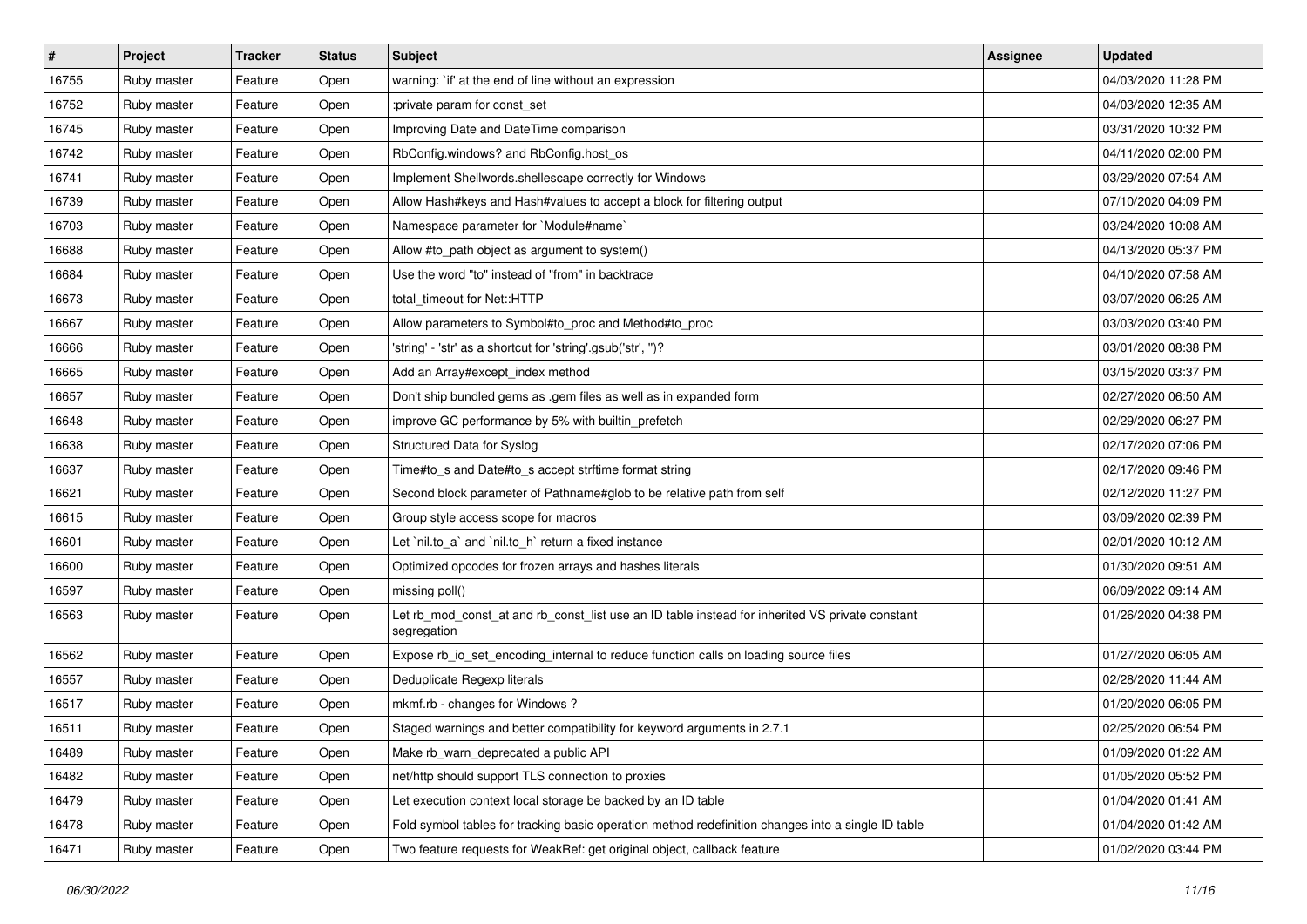| $\vert$ # | Project     | <b>Tracker</b> | <b>Status</b> | <b>Subject</b>                                                                 | Assignee | <b>Updated</b>      |
|-----------|-------------|----------------|---------------|--------------------------------------------------------------------------------|----------|---------------------|
| 16460     | Ruby master | Feature        | Open          | External names for keyword parameters in method definitions                    |          | 01/02/2020 02:11 AM |
| 16451     | Ruby master | Feature        | Open          | Special ternary operator for methods ending in `?`                             |          | 12/26/2019 09:03 PM |
| 16431     | Ruby master | Feature        | Open          | Optionally load did_you_mean (and RubyGems)                                    |          | 12/18/2019 07:19 PM |
| 16425     | Ruby master | Feature        | Open          | Add Thread#dig                                                                 |          | 12/17/2019 12:15 AM |
| 16411     | Ruby master | Feature        | Open          | Safer keyword argument extension                                               |          | 12/10/2019 02:45 AM |
| 16381     | Ruby master | Feature        | Open          | Accept resolv_timeout in Net::HTTP                                             |          | 11/29/2019 04:38 PM |
| 16374     | Ruby master | Feature        | Open          | Object#nullify to provide scalars with the effect similar to Enumerable#reject |          | 12/08/2019 02:30 AM |
| 16373     | Ruby master | Feature        | Open          | RDoc for some of the Kernel methods cannot be found in Kernel module           |          | 05/29/2020 09:29 PM |
| 16370     | Ruby master | Feature        | Open          | Pattern matching with variable assignment (the priority of `in` operator)      |          | 11/27/2019 01:55 PM |
| 16356     | Ruby master | Feature        | Open          | Method#inspect of argument forwarding                                          |          | 11/21/2019 01:54 PM |
| 16352     | Ruby master | Feature        | Open          | Modify Marshal to dump objects larger than 2 GiB                               |          | 06/10/2020 04:12 AM |
| 16347     | Ruby master | Feature        | Open          | InmutableObject                                                                |          | 12/23/2021 11:44 PM |
| 16341     | Ruby master | Feature        | Open          | Proposal: Set#to_proc and Hash#to_proc                                         |          | 11/12/2019 08:12 PM |
| 16336     | Ruby master | Feature        | Open          | Allow private constants to be accessed with absolute references                |          | 11/14/2019 06:21 PM |
| 16296     | Ruby master | Feature        | Open          | Alternative behavior for ` ` in method body if ` ` is not in method definition |          | 11/10/2019 10:20 AM |
| 16287     | Ruby master | Feature        | Open          | Proposal to add .second and .third in particular to class Array                |          | 10/31/2019 01:47 PM |
| 16282     | Ruby master | Feature        | Open          | Add "call data" wrapper IMEMO object so inline cache can be updated            |          | 10/29/2019 12:13 AM |
| 16276     | Ruby master | Feature        | Open          | For consideration: "private doend" / "protected doend"                         |          | 11/19/2019 04:27 AM |
| 16273     | Ruby master | Feature        | Open          | Proposal: Shorthand operator for "#instance_method"                            |          | 01/14/2020 12:24 PM |
| 16252     | Ruby master | Feature        | Open          | Hash#partition should return hashes                                            |          | 11/18/2021 03:54 PM |
| 16249     | Ruby master | Feature        | Open          | Dir#empty? and File#empty?                                                     |          | 10/19/2019 12:49 PM |
| 16246     | Ruby master | Feature        | Open          | require with an optional block that is evaluated when requiring fails          |          | 10/09/2019 11:16 AM |
| 16245     | Ruby master | Feature        | Open          | Add interfaces to count and measure size all IMEMO objects                     |          | 10/17/2019 09:16 PM |
| 16244     | Ruby master | Feature        | Open          | Add a Time#before? and Time#after? method                                      |          | 12/15/2019 12:59 AM |
| 16241     | Ruby master | Feature        | Open          | Shorter syntax for anonymous refinements                                       |          | 11/20/2020 07:22 PM |
| 16231     | Ruby master | Feature        | Open          | Add #location to Net::HTTPResponse                                             |          | 10/06/2019 11:14 PM |
| 16183     | Ruby master | Feature        | Open          | Hash#with_default                                                              |          | 09/27/2019 08:35 AM |
| 16153     | Ruby master | Feature        | Open          | eventually_frozen flag to gradually phase-in frozen strings                    |          | 02/10/2020 07:39 PM |
| 16150     | Ruby master | Feature        | Open          | Add a way to request a frozen string from to s                                 |          | 06/03/2022 04:42 PM |
| 16147     | Ruby master | Feature        | Open          | List Comprehensions in Ruby                                                    |          | 06/25/2020 06:23 PM |
| 16146     | Ruby master | Feature        | Open          | Array .difference allow custom comparison                                      |          | 11/11/2019 08:34 PM |
| 16142     | Ruby master | Feature        | Open          | Implement code_range in Proc and Method                                        |          | 11/28/2019 07:43 AM |
| 16137     | Ruby master | Feature        | Open          | Add === to UnboundMethod                                                       |          | 09/07/2019 11:05 AM |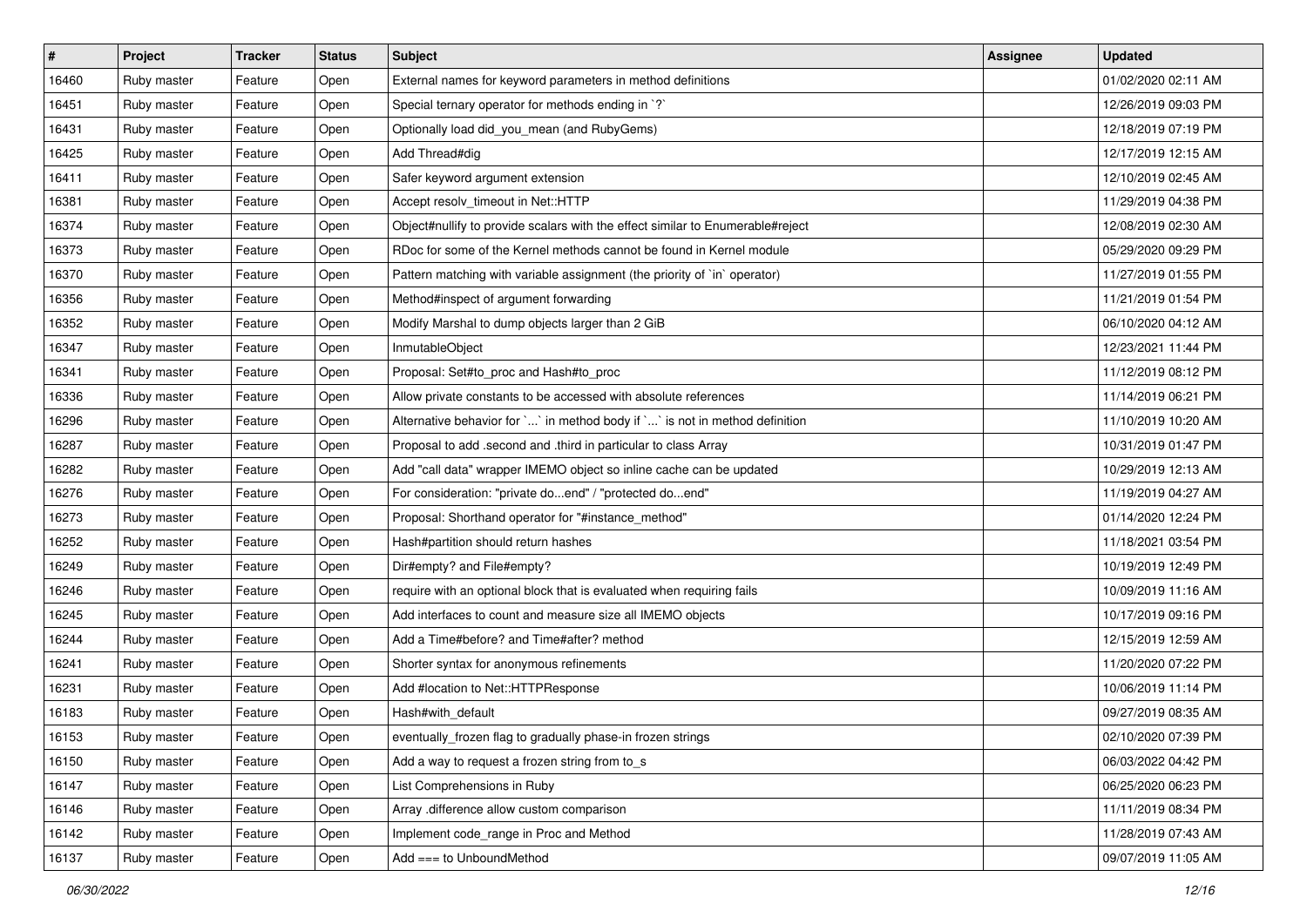| $\vert$ # | Project     | <b>Tracker</b> | <b>Status</b> | <b>Subject</b>                                                                                                          | Assignee | <b>Updated</b>      |
|-----------|-------------|----------------|---------------|-------------------------------------------------------------------------------------------------------------------------|----------|---------------------|
| 16128     | Ruby master | Feature        | Open          | Would it be possible for ruby to warn about case/when menu options separated by a trailing, but accidental              |          | 08/26/2019 09:56 AM |
| 16118     | Ruby master | Feature        | Open          | Array .difference allow custom comparison                                                                               |          | 12/23/2021 11:44 PM |
| 16115     | Ruby master | Feature        | Open          | Keyword arguments from method calls or ignore extra hash keys in splat                                                  |          | 08/23/2019 12:53 AM |
| 16113     | Ruby master | Feature        | Open          | Partial application                                                                                                     |          | 03/02/2021 02:00 PM |
| 16104     | Ruby master | Feature        | Open          | Introduce merge_if and merge_if!                                                                                        |          | 08/15/2019 06:54 AM |
| 16102     | Ruby master | Feature        | Open          | 'Symbol#call'                                                                                                           |          | 09/12/2019 09:25 AM |
| 16049     | Ruby master | Feature        | Open          | optimization for frozen dynamic string literals "#{exp}".dup and +"#{exp}"                                              |          | 08/14/2019 04:30 PM |
| 16039     | Ruby master | Feature        | Open          | Array#contains? to check if one array contains another array                                                            |          | 12/19/2019 06:47 AM |
| 16037     | Ruby master | Feature        | Open          | Allow multiple single/double-splatted variables in `in` pattern matching and introduce non-greedy-splatted<br>variables |          | 08/04/2019 04:47 AM |
| 16031     | Ruby master | Feature        | Open          | Raise ArgumentError when creating Time objects with invalid day of month, instead of rolling into next<br>month         |          | 06/20/2020 04:23 AM |
| 16018     | Ruby master | Feature        | Open          | Add a way to deprecate methods                                                                                          |          | 09/02/2019 06:24 AM |
| 16005     | Ruby master | Feature        | Open          | A variation of Time.iso8601 that can parse yyyy-MM-dd HH:mm:ss                                                          |          | 06/16/2022 01:08 AM |
| 16001     | Ruby master | Feature        | Open          | Provide an alias to Kernel#caller_locations(1,1) and Kernel#caller(1,1)                                                 |          | 09/04/2019 02:31 PM |
| 15999     | Ruby master | Feature        | Open          | KeyError#inspect does not contain receiver and key                                                                      |          | 07/14/2019 07:31 AM |
| 15948     | Ruby master | Feature        | Open          | ENV.update takes multiple hashes as Hash#update                                                                         |          | 06/21/2019 07:35 AM |
| 15945     | Ruby master | Feature        | Open          | Option to truncate in `String#ljust`, `String#rjust`, and `String#center`                                               |          | 06/20/2019 02:39 PM |
| 15936     | Ruby master | Feature        | Open          | on error in lieu of rescue, raise                                                                                       |          | 06/21/2019 07:05 PM |
| 15927     | Ruby master | Feature        | Open          | Allow string keys to be used for String#% and sprintf methods                                                           |          | 06/17/2019 07:13 AM |
| 15922     | Ruby master | Feature        | Open          | Enumerable#partition(pattern)                                                                                           |          | 06/14/2019 03:40 AM |
| 15914     | Ruby master | Feature        | Open          | mkmf without libruby                                                                                                    |          | 06/12/2019 12:43 PM |
| 15909     | Ruby master | Feature        | Open          | Improve Thread#exit documentation                                                                                       |          | 06/09/2019 12:05 AM |
| 15899     | Ruby master | Feature        | Open          | String#before and String#after                                                                                          |          | 11/04/2019 08:57 PM |
| 15879     | Ruby master | Feature        | Open          | Proposal: Time#to_i accepts : unit keyword                                                                              |          | 07/29/2019 07:32 AM |
| 15864     | Ruby master | Feature        | Open          | Proposal: Add methods to determine if it is an infinite range                                                           |          | 08/22/2019 07:36 AM |
| 15861     | Ruby master | Feature        | Open          | Correctly parse `file:c:/path/to/file` URIs                                                                             |          | 05/18/2019 10:58 PM |
| 15840     | Ruby master | Feature        | Open          | configuration path search                                                                                               |          | 05/11/2019 01:24 PM |
| 15833     | Ruby master | Feature        | Open          | Some refactors for shared-root array                                                                                    |          | 07/29/2019 07:13 AM |
| 15824     | Ruby master | Feature        | Open          | respond_to pattern for pattern match                                                                                    |          | 10/06/2019 07:56 AM |
| 15817     | Ruby master | Feature        | Open          | Warnings for undef_method and remove_method on initialize()                                                             |          | 05/02/2019 09:11 AM |
| 15811     | Ruby master | Feature        | Open          | Propsing new method for comparing equality of 2 (float) numbers relatively                                              |          | 07/29/2019 04:40 PM |
| 15804     | Ruby master | Feature        | Open          | A generic method to resolve the indexing on a sequence                                                                  |          | 04/28/2019 12:54 PM |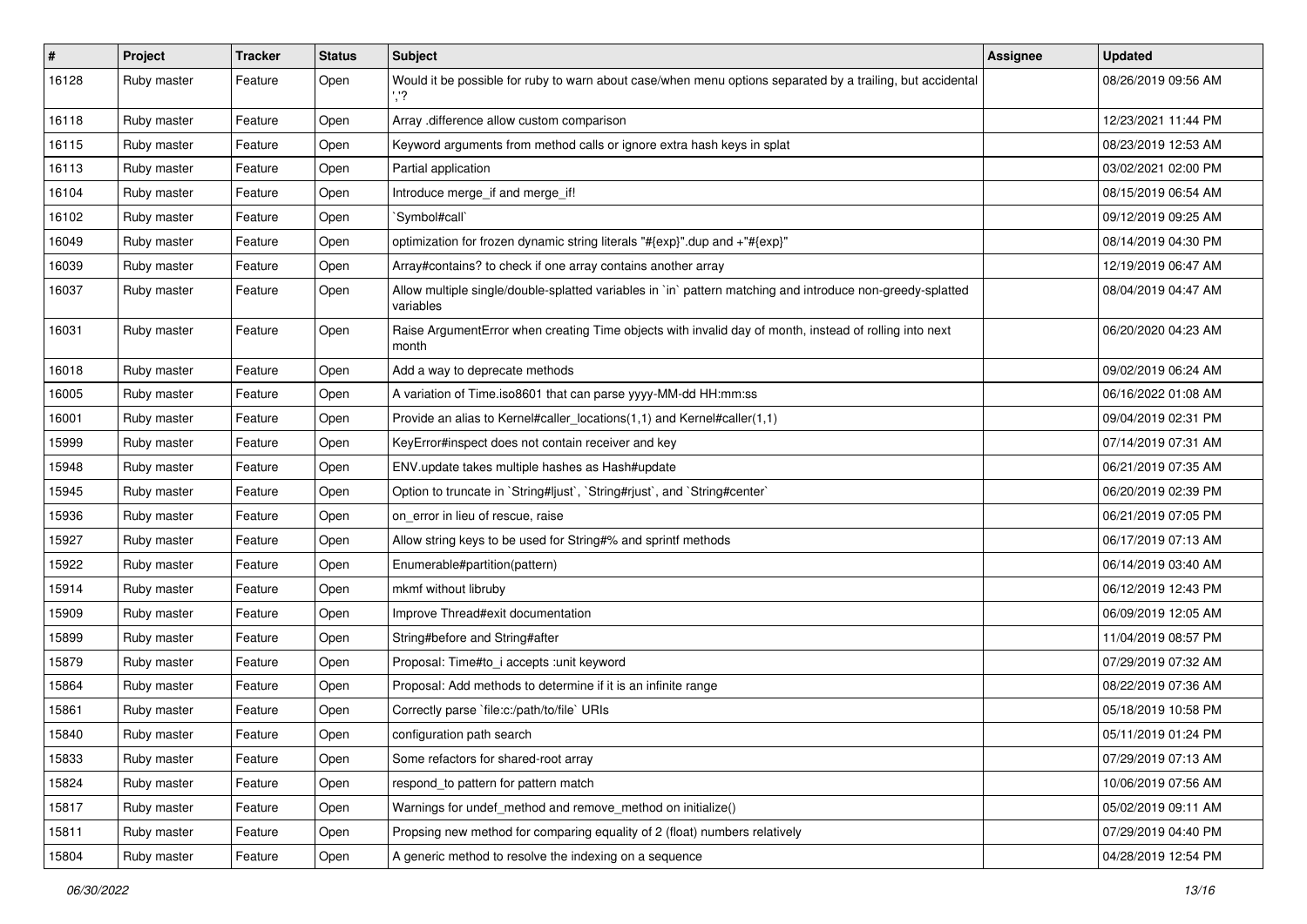| #     | Project     | <b>Tracker</b> | <b>Status</b> | <b>Subject</b>                                                                          | <b>Assignee</b> | <b>Updated</b>      |
|-------|-------------|----------------|---------------|-----------------------------------------------------------------------------------------|-----------------|---------------------|
| 15781 | Ruby master | Feature        | Open          | Unify Method List Introspection?                                                        |                 | 04/21/2019 11:16 PM |
| 15734 | Ruby master | Feature        | Open          | Parsing of shorthand IPv4 addresses compatible with inet_aton                           |                 | 03/28/2019 05:50 PM |
| 15724 | Ruby master | Feature        | Open          | Optionally suppress output from IRB for assignment expressions                          |                 | 03/27/2019 08:43 PM |
| 15721 | Ruby master | Feature        | Open          | optimize comparison of special const                                                    |                 | 03/22/2019 06:25 AM |
| 15668 | Ruby master | Feature        | Open          | stdlib: Date - Time should return the difference in days                                |                 | 03/15/2019 07:09 AM |
| 15667 | Ruby master | Feature        | Open          | Introduce malloc_trim(0) in full gc cycles                                              |                 | 11/01/2021 07:32 AM |
| 15663 | Ruby master | Feature        | Open          | Documenting autoload semantics                                                          |                 | 04/20/2019 01:44 AM |
| 15627 | Ruby master | Feature        | Open          | Appearance of custom singleton classes                                                  |                 | 06/15/2020 10:37 PM |
| 15609 | Ruby master | Feature        | Open          | Kernel#sleep returns Float instead of Integer                                           |                 | 08/13/2019 04:56 PM |
| 15592 | Ruby master | Feature        | Open          | mode where "autoload" behaves like an immediate "require"                               |                 | 03/16/2022 09:58 AM |
| 15590 | Ruby master | Feature        | Open          | Add dups to Array to find duplicates                                                    |                 | 02/08/2019 10:00 AM |
| 15588 | Ruby master | Feature        | Open          | String#each_chunk and #chunks                                                           |                 | 12/25/2019 04:28 AM |
| 15580 | Ruby master | Feature        | Open          | Proposal: method addition to class String called .indices ( String#indices )            |                 | 07/29/2020 01:54 AM |
| 15571 | Ruby master | Feature        | Open          | Add methods: iroot, root, and roots                                                     |                 | 01/30/2019 06:17 PM |
| 15565 | Ruby master | Feature        | Open          | Circular dependency warnings - suggestions/ideas to improve the output from ruby        |                 | 01/25/2019 11:36 PM |
| 15563 | Ruby master | Feature        | Open          | #dig that throws an exception if a key doesn't exist                                    |                 | 02/17/2020 08:42 AM |
| 15562 | Ruby master | Feature        | Open          | String#split` option to suppress the initial empty substring                            |                 | 01/28/2019 03:32 AM |
| 15560 | Ruby master | Feature        | Open          | Add support for read/write offsets.                                                     |                 | 01/26/2019 11:03 AM |
| 15559 | Ruby master | Feature        | Open          | Logical XOR (^^) operator                                                               |                 | 01/16/2022 03:20 AM |
| 15557 | Ruby master | Feature        | Open          | A new class that stores a condition and the previous receiver                           |                 | 01/27/2019 05:22 AM |
| 15549 | Ruby master | Feature        | Open          | Enumerable#to_reader (or anything enumerable, Enumerator, lazy enums, enum_for results) |                 | 01/24/2019 12:21 PM |
| 15541 | Ruby master | Feature        | Open          | Add alias symbolize_keys for symbolize_names kwarg for JSON.parse                       |                 | 01/15/2020 07:00 PM |
| 15527 | Ruby master | Feature        | Open          | Redesign of timezone object requirements                                                |                 | 02/02/2019 11:15 AM |
| 15526 | Ruby master | Feature        | Open          | New way to destruct an object hash                                                      |                 | 01/14/2019 03:45 PM |
| 15523 | Ruby master | Feature        | Open          | Let `Range#begin` and `Range#end` be aliases of Range#first and Range#last              |                 | 01/15/2019 03:53 AM |
| 15496 | Ruby master | Feature        | Open          | Extract between string as standard String api                                           |                 | 01/09/2019 08:25 AM |
| 15492 | Ruby master | Feature        | Open          | Let #dig take a "default value" block like Hash#fetch does                              |                 | 01/01/2019 11:17 PM |
| 15477 | Ruby master | Feature        | Open          | Proc#arity returns -1 for composed lambda Procs of known arguments                      |                 | 03/15/2019 12:39 PM |
| 15463 | Ruby master | Feature        | Open          | oneshot coverage does not allow counting code lines without coverage                    |                 | 12/25/2018 12:52 PM |
| 15458 | Ruby master | Feature        | Open          | Automatic Exception#cause print in IRB                                                  |                 | 12/23/2021 11:44 PM |
| 15456 | Ruby master | Feature        | Open          | Adopt some kind of consistent versioning mechanism                                      |                 | 02/07/2019 06:26 PM |
| 15446 | Ruby master | Feature        | Open          | Add a method `String#each_match` to the Ruby core                                       |                 | 02/06/2019 08:00 AM |
| 15435 | Ruby master | Feature        | Open          | Float D Infinity 000000000000                                                           |                 | 12/20/2018 02:27 PM |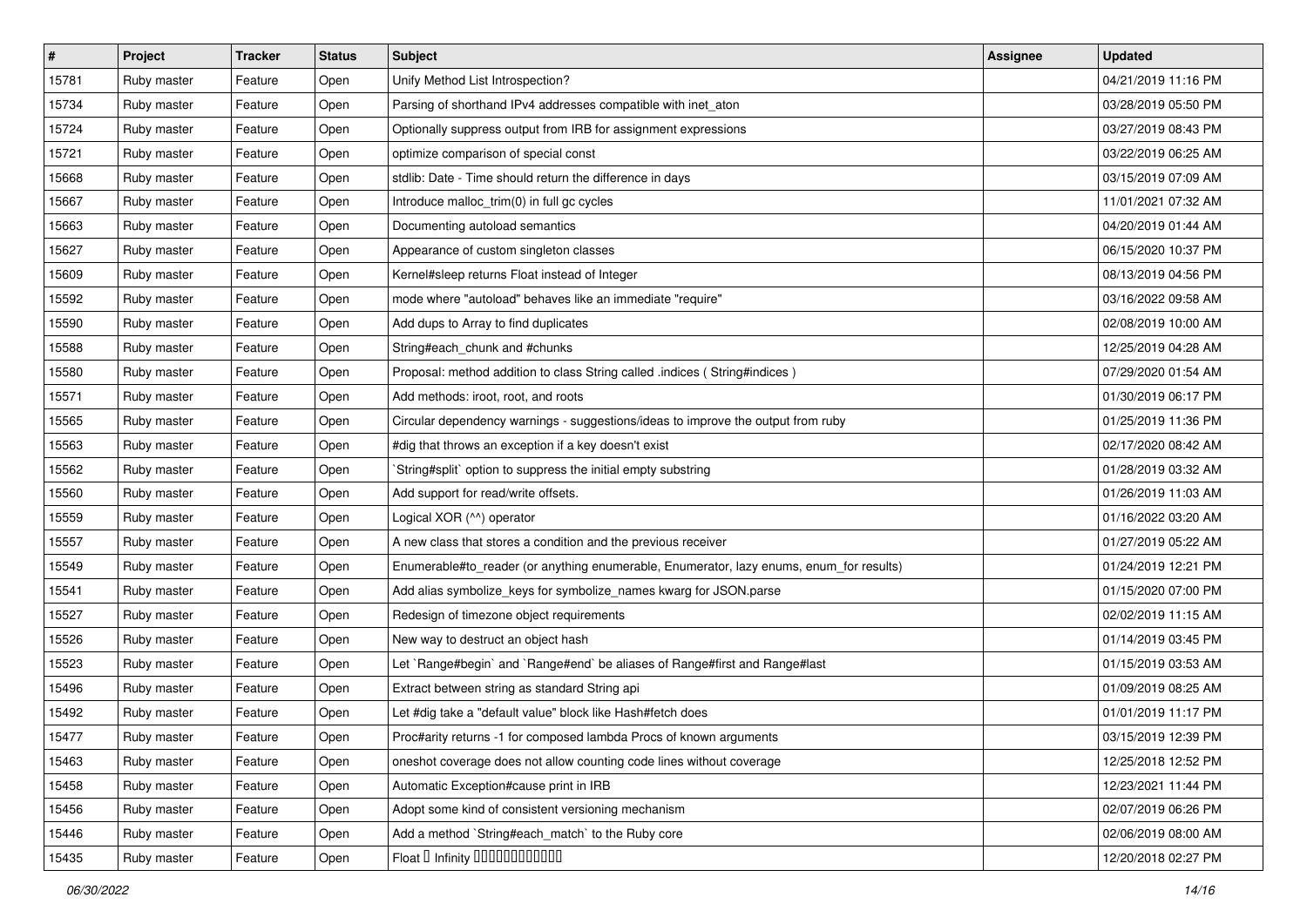| $\sharp$ | Project     | <b>Tracker</b> | <b>Status</b> | <b>Subject</b>                                                                         | <b>Assignee</b> | <b>Updated</b>      |
|----------|-------------|----------------|---------------|----------------------------------------------------------------------------------------|-----------------|---------------------|
| 15419    | Ruby master | Feature        | Open          | Allow Kernel#tap to be invoked with arguments like Kernel#send                         |                 | 12/23/2021 11:43 PM |
| 15413    | Ruby master | Feature        | Open          | unmarkable C stack (3rd stack)                                                         |                 | 12/15/2018 01:13 AM |
| 15393    | Ruby master | Feature        | Open          | Add compilation flags to freeze Array and Hash literals                                |                 | 01/15/2019 12:15 AM |
| 15381    | Ruby master | Feature        | Open          | Let double splat call 'to_h' implicitly                                                |                 | 09/21/2019 09:06 PM |
| 15380    | Ruby master | Feature        | Open          | faster method lookup for Array#all? #none? #one?                                       |                 | 12/05/2018 10:11 PM |
| 15363    | Ruby master | Feature        | Open          | Case insensitive file systems - add info to CONFIG or somewhere?                       |                 | 12/03/2018 04:30 AM |
| 15352    | Ruby master | Feature        | Open          | Mandatory block parameters                                                             |                 | 11/28/2018 12:19 PM |
| 15350    | Ruby master | Feature        | Open          | [PATCH] thread_sync.c (queue_sleep): remove deadlock checking                          |                 | 12/05/2018 08:42 AM |
| 15338    | Ruby master | Feature        | Open          | Provide way for C extensions to query if global variable is defined                    |                 | 11/25/2018 09:32 AM |
| 15302    | Ruby master | Feature        | Open          | Proc#with and Proc#by, for partial function application and currying                   |                 | 11/23/2018 10:16 AM |
| 15261    | Ruby master | Feature        | Open          | Expose rl_variable_value as Readline.variable_value                                    |                 | 10/29/2018 12:08 PM |
| 15225    | Ruby master | Feature        | Open          | OpenStruct: Recursively converting child Hash objects to OpenStruct objects.           |                 | 01/03/2021 02:30 AM |
| 15222    | Ruby master | Feature        | Open          | Add a way to distinguish between Struct classes with and without keyword initializer   |                 | 10/11/2018 01:16 PM |
| 15217    | Ruby master | Feature        | Open          | Add Resolv.current resolver                                                            |                 | 10/08/2018 11:18 PM |
| 15172    | Ruby master | Feature        | Open          | Performance: create method(s) to mimic __ builtin_ctz compiler directive functionality |                 | 12/28/2018 05:11 PM |
| 15151    | Ruby master | Feature        | Open          | String#slice!(0,) creates a duplicate of original string                               |                 | 06/20/2019 03:37 PM |
| 15149    | Ruby master | Feature        | Open          | extend string format to nil safe                                                       |                 | 09/25/2018 03:22 AM |
| 15145    | Ruby master | Feature        | Open          | chained mappings proposal                                                              |                 | 09/22/2018 12:06 AM |
| 15093    | Ruby master | Feature        | Open          | Retrive Array elements with infinite ranges specified by Float::INFINITY               |                 | 09/09/2018 02:01 PM |
| 15074    | Ruby master | Feature        | Open          | Create 'official' C API documentation on ruby-doc.org                                  |                 | 09/12/2018 09:12 PM |
| 15036    | Ruby master | Feature        | Open          | after upgrade when run apt upgrade metasploit                                          |                 | 12/23/2021 11:43 PM |
| 15031    | Ruby master | Feature        | Open          | T_RANGE for testing whether object is a Range                                          |                 | 08/27/2018 11:45 AM |
| 15024    | Ruby master | Feature        | Open          | Support block in Array#join                                                            |                 | 08/25/2018 05:05 AM |
| 15017    | Ruby master | Feature        | Open          | Provide extended information about Signal                                              |                 | 08/22/2018 05:42 AM |
| 15006    | Ruby master | Feature        | Open          | [PATCH] io.c: use copy_file_range with every types of files                            |                 | 08/21/2018 07:52 PM |
| 14967    | Ruby master | Feature        | Open          | Any type                                                                               |                 | 08/11/2019 07:43 PM |
| 14955    | Ruby master | Feature        | Open          | [PATCH] gc.c: use MADV_FREE to release most of the heap page body                      |                 | 08/14/2018 03:04 AM |
| 14951    | Ruby master | Feature        | Open          | New operator to evaluate truthy/falsy/logical equivalence                              |                 | 08/02/2018 07:16 AM |
| 14938    | Ruby master | Feature        | Open          | Provide API to get same result as ruby -wc                                             |                 | 08/06/2018 06:27 PM |
| 14932    | Ruby master | Feature        | Open          | Dynamically adjust method cache size at runtime                                        |                 | 07/22/2018 10:45 PM |
| 14931    | Ruby master | Feature        | Open          | [DOC] exception keyword argument is not documented in some methods                     |                 | 07/22/2018 08:53 AM |
| 14925    | Ruby master | Feature        | Open          | Kernel#assert(expression)                                                              |                 | 07/20/2018 02:39 PM |
| 14919    | Ruby master | Feature        | Open          | Add String#byteinsert                                                                  |                 | 07/18/2018 01:29 PM |